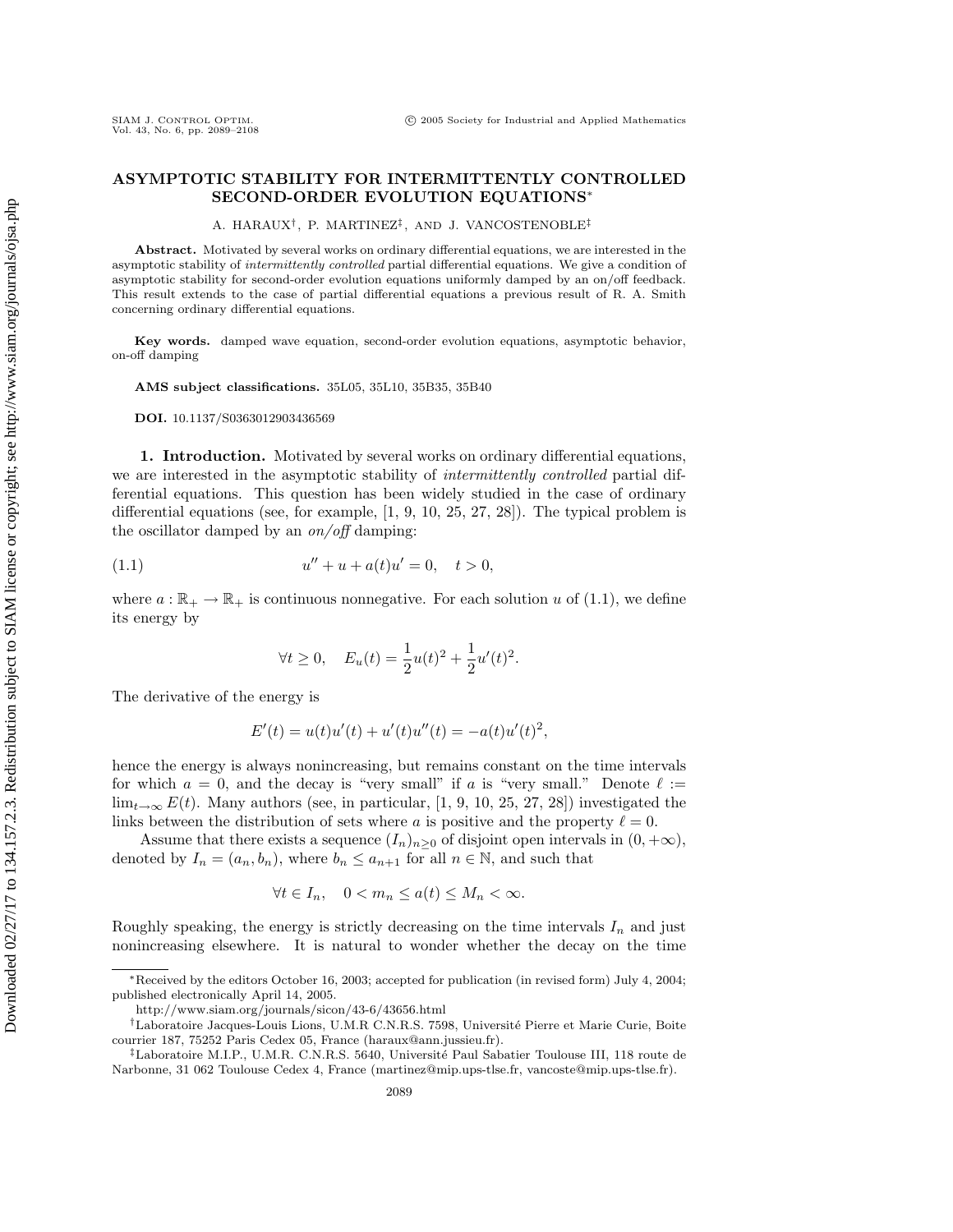intervals  $I_n$  is sufficient to drive the energy to zero. Obviously some condition on the length of the intervals  $I_n$  has to be imposed to ensure  $\ell = 0$ . Smith [27] proved the following sufficient condition of asymptotic stability:

THEOREM 1.1. [27]. Assume that

(1.2) 
$$
\sum_{n=0}^{\infty} m_n T_n \delta_n^2 = +\infty,
$$

where  $m_n$  and  $M_n$  are the minimum and the maximum values of  $a(t)$  in  $I_n$ ,  $T_n$  is the length of  $I_n$  and  $\delta_n = \min(T_n, (1 + M_n)^{-1})$ . Then (1.1) is asymptotically stable; i.e., every solution u of (1.1) satisfies  $E_u(t) \to 0$  as  $t \to \infty$ .

For example, in the case of a damping such that  $0 < m \leq a(t) \leq M$  for all  $t \in I_n$ for all  $n \in \mathbb{N}$ , the condition (1.2) reduces to

(1.3) 
$$
\sum_{n=0}^{\infty} T_n^3 = +\infty.
$$

It is noteworthy that (1.3) is also necessary in the following sense: given  $\varepsilon > 0$  as small as we want, Pucci and Serrin [25] constructed an example for which the sequence  $(T_n)_n$  satisfies

$$
\sum_{n=0}^{\infty} T_n^{3-\varepsilon} = +\infty, \quad \text{ while }\quad \sum_{n=0}^{\infty} T_n^3 < +\infty,
$$

and suitable initial conditions such that the energy decays to some  $\ell > 0$ .

Note also that, under condition  $(1.2)$ , the distribution of the intervals  $I_n$  has no importance. Only their size is important.

Condition  $(1.2)$  also requires that the damping coefficient a is not "too small" or "too large," in order to prevent "underdamping" or "overdamping." These phenomena are also a source of lack of strong stability (see [20, 22, 26], where the stability is studied for the wave equation, but always under the condition that the function a remains positive).

To our knowledge, stability properties for such "intermittently controlled" systems have not yet been studied in the case of *partial* differential equations.

In [21], we studied the effect of an on/off feedback on the wave equation. We considered the simplified case of a damping coefficient a that is 2T-periodic and such that  $a(t) = a_0 > 0$  on  $(0, T)$  and  $a(t) = 0$  on  $(T, 2T)$ . In particular, the condition (1.2) was always satisfied. And we studied the wave equation damped by a *boundary* on/off feedback or by a locally distributed on/off feedback. In both cases, we proved that the situation is radically different from the case of ordinary differential equations. Indeed, we proved that, except for a countable number of exceptional values of  $T$ , asymptotic stability occurs (and more precisely, exponential stability). But, for the exceptional values of T, asymptotic stability does not occur. This means that the distribution of the intervals  $I_n$  is very important in the case of the locally damped wave equation. This phenomenon is related to the optics rays propagation and the geometric condition of Bardos, Lebeau, and Rauch [2, 3]. See further comments in section 3.3.

In [21], the only case for which the situation was not different from the situation of the ordinary differential equations was the wave equation damped by an uniformly distributed on/off feedback. In that case, asymptotic stability occurs for any value of T. Thus the distribution of the intervals damping has no importance.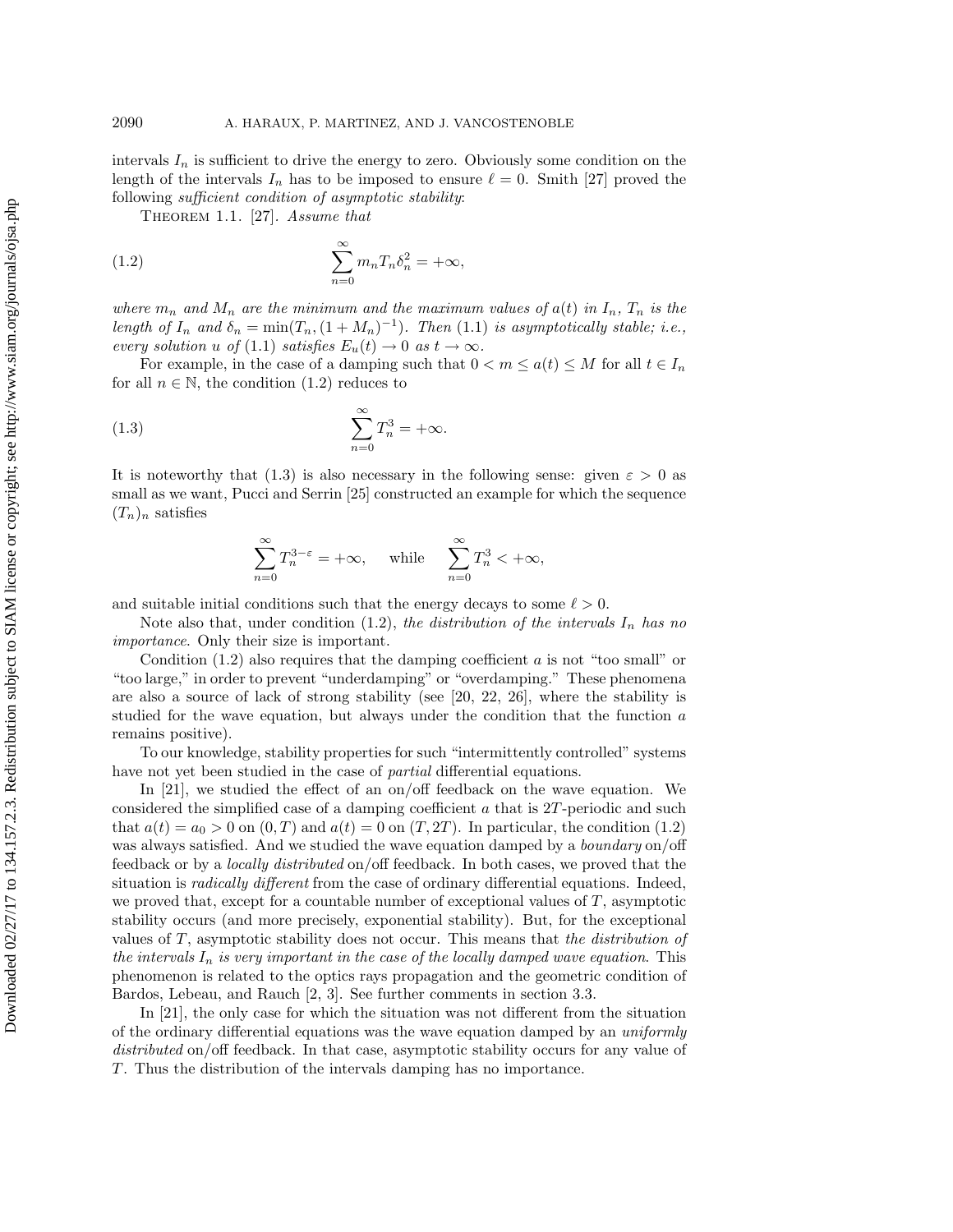In the present work, we now study the wave equation uniformly damped by a general on/off feedback (in particular, not necessarily periodic). We prove that "the uniformly damped wave equation behaves exactly like the oscillator" in the sense that Theorem 1.1 is still true.

More generally, we prove this result in an abstract setting that includes both the oscillator and wavelike or platelike equations and that also includes bounded or unbounded and linear and nonlinear damping operators.

In particular, this gives for the result of Smith a new proof quite different from the original one, which was relying on monotonicity properties of the solutions of (1.1). Our method is based on a preliminary result which is interesting in itself: we provide an estimate of the energy decay on a short time interval (see Theorem 3.1). This estimate is true for both ordinary and partial differential equations.

The paper is organized as follows.

- In section 2, we introduce our abstract setting and we give the result of wellposedness (Theorem 2.1).
- In section 3, we provide an estimate of the energy decay on a short time interval (Theorem 3.1) and we deduce the asymptotic stability result (Theorem 3.2) extending the previous result of Smith. Then we make some further comments concerning the case of locally distributed dampings to explain the necessity of considering only uniformly distributed dampings.
- In section 4, we give some examples.
- In section 5, we present another application of the method to the case of a positive-negative damping (Theorem 5.1).

**2. Abstract setting and well-posedness.** Let H be a real Hilbert space endowed with the scalar product  $(\cdot, \cdot)_H$  and the norm  $|\cdot|_H$ .

Assume that  $A: D(A) \subset H \to H$  is a linear self-adjoint and coercive operator on H with dense domain. We define  $V = D(A^{1/2})$  endowed with the scalar product  $((\cdot,\cdot))_V$  and the norm  $\|\cdot\|_V$  defined by

$$
\forall v \in V, \quad ||v||_V^2 = |A^{1/2}v|_H^2 = \langle \tilde{A}v, v \rangle_{V',V},
$$

where  $\tilde{A} \in \mathcal{L}(V, V')$  represents the extension of A.

Also let W be a Hilbert space endowed with the norm  $\|\cdot\|_W$  and such that

$$
V \hookrightarrow W \hookrightarrow H \equiv H' \hookrightarrow W' \hookrightarrow V'
$$

with dense imbeddings. We also assume that  $A$  satisfies the following property:

(2.1) 
$$
\exists \lambda_0, C_0 > 0, \text{ such that, } \forall \lambda \in [0, \lambda_0],
$$

$$
(I + \lambda A)^{-1} \in \mathcal{L}(W) \text{ and } ||(I + \lambda A)^{-1}||_{\mathcal{L}(W)} \leq C_0.
$$

Next we consider a *time-dependent* operator B such that

(2.2) 
$$
B \in L^{\infty}(J, Lip(W, W')), \qquad B(t)0 = 0,
$$

(2.3) 
$$
\forall t \in J, \ \forall w, \ z \in W, \ \ \langle B(t)w - B(t)z, w - z \rangle_{W',W} \geq 0,
$$

(2.4) 
$$
\forall t \in J, \ \forall w \in W, \ \ \langle B(t)w, w \rangle_{W',W} \geq b^2(t) \|w\|_W^2,
$$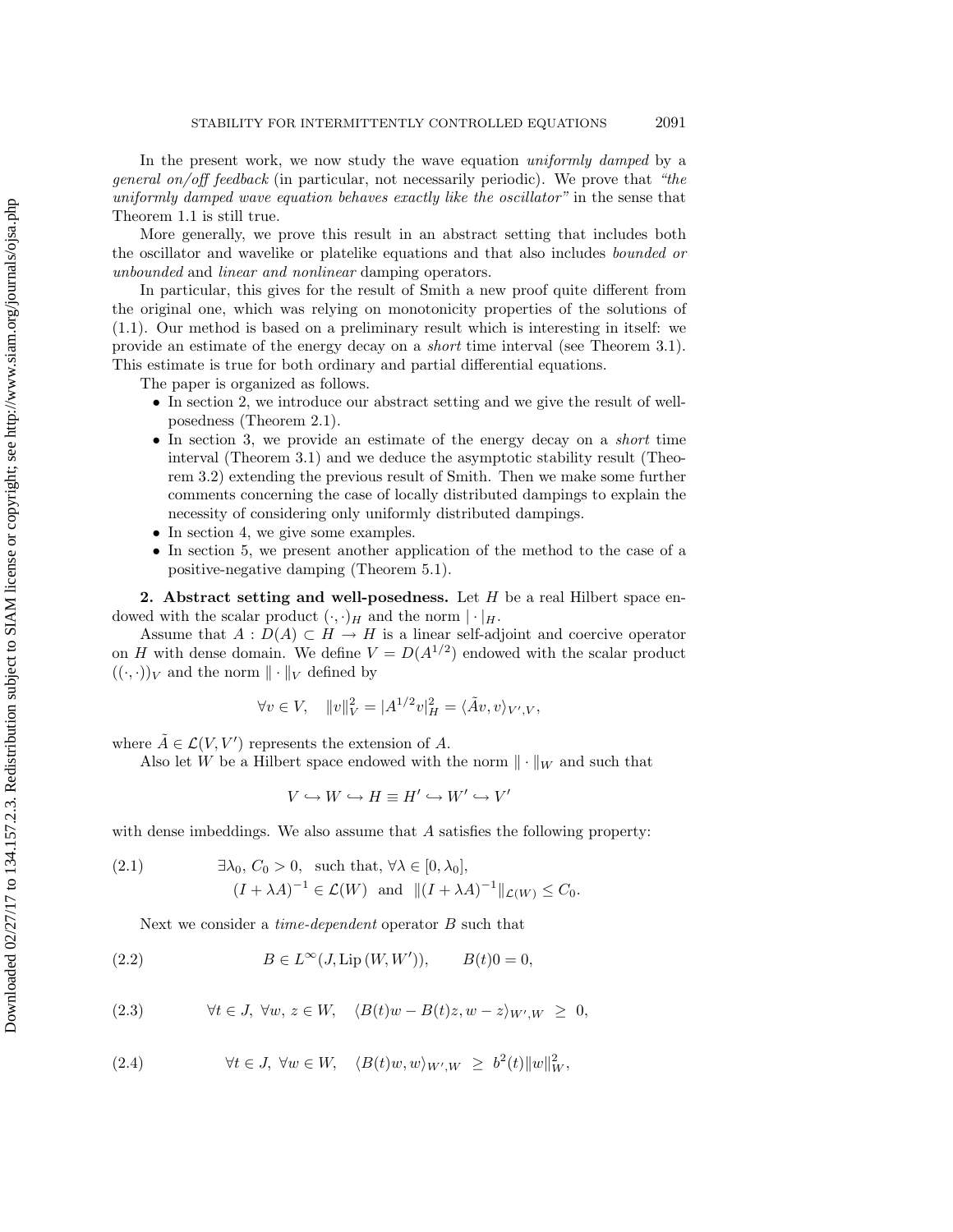(2.5) 
$$
\forall t \in J, \ \forall w, z \in W, \quad ||B(t)w - B(t)z||_{W'} \leq Cb(t)^{2}||w - z||_{W},
$$

where  $J = [0, T]$  with  $T > 0$  and where  $b(t) \geq 0$  with  $b \in L^2(J)$ . Note that  $B(t)$  is a priori unbounded and nonlinear. (The choice  $W = H$  corresponds to the particular case of a bounded operator.)

Now we consider the following second-order evolution equation

(2.6) 
$$
u'' + Au + B(t)u' = 0, \quad t > 0,
$$

with the initial conditions

$$
(2.7) \t u(0) = u_0 \in V, \quad u'(0) = u_1 \in H
$$

and we prove that this problem is well-posed.

THEOREM 2.1. Under the previous assumptions, for any  $(u_0, u_1) \in V \times H$ , there exists a unique solution  $u \in L^2(0,T;V) \cap W^{1,2}(0,T;H) \cap W^{2,2}(0,T;V')$  with  $bu' \in L^2(0,T;W)$  and  $B(t)u' = b(t)h(t), h(t) \in L^2(0,T;W')$  of

$$
u'' + Au + B(t)u' = 0 \quad in \ L^2(0, T; V')
$$

such that

$$
u(0) = u_0 \in V, \quad u'(0) = u_1 \in H.
$$

In addition  $u \in C([0,T]; V) \cap C^1([0,T]; H)$  and the energy of the solution u defined by

$$
\forall t \ge 0, \quad E_u(t) := \frac{1}{2} ||u(t)||_V^2 + \frac{1}{2} |u'(t)|_H^2,
$$

is absolutely continuous on  $[0, T]$  with

$$
E'_u(t) = -\langle B(t)u'(t), u'(t) \rangle_{W',W} \quad a.e \text{ on } \{t, b(t) > 0\},\
$$

and

$$
E'_u(t) = 0 \quad a.e \; on \; \{t, \; b(t) = 0\}.
$$

For the proof of Theorem 2.1, we first need the following lemma. LEMMA 2.1. Let  $b = b(t) \geq 0$  and consider

$$
u \in L^2(0, T; V) \cap W^{1,2}(0, T; H) \cap W^{2,2}(0, T; V')
$$

with

$$
bu' \in L^2(0, T; W),
$$

where  $V \subset W \subset H$  with continuous and dense imbeddings. Let

$$
f = bg, \text{ with } g \in L^2(0, T; W'),
$$

and assume

$$
u'' + Au = f \quad in \ L^2(0, T; V').
$$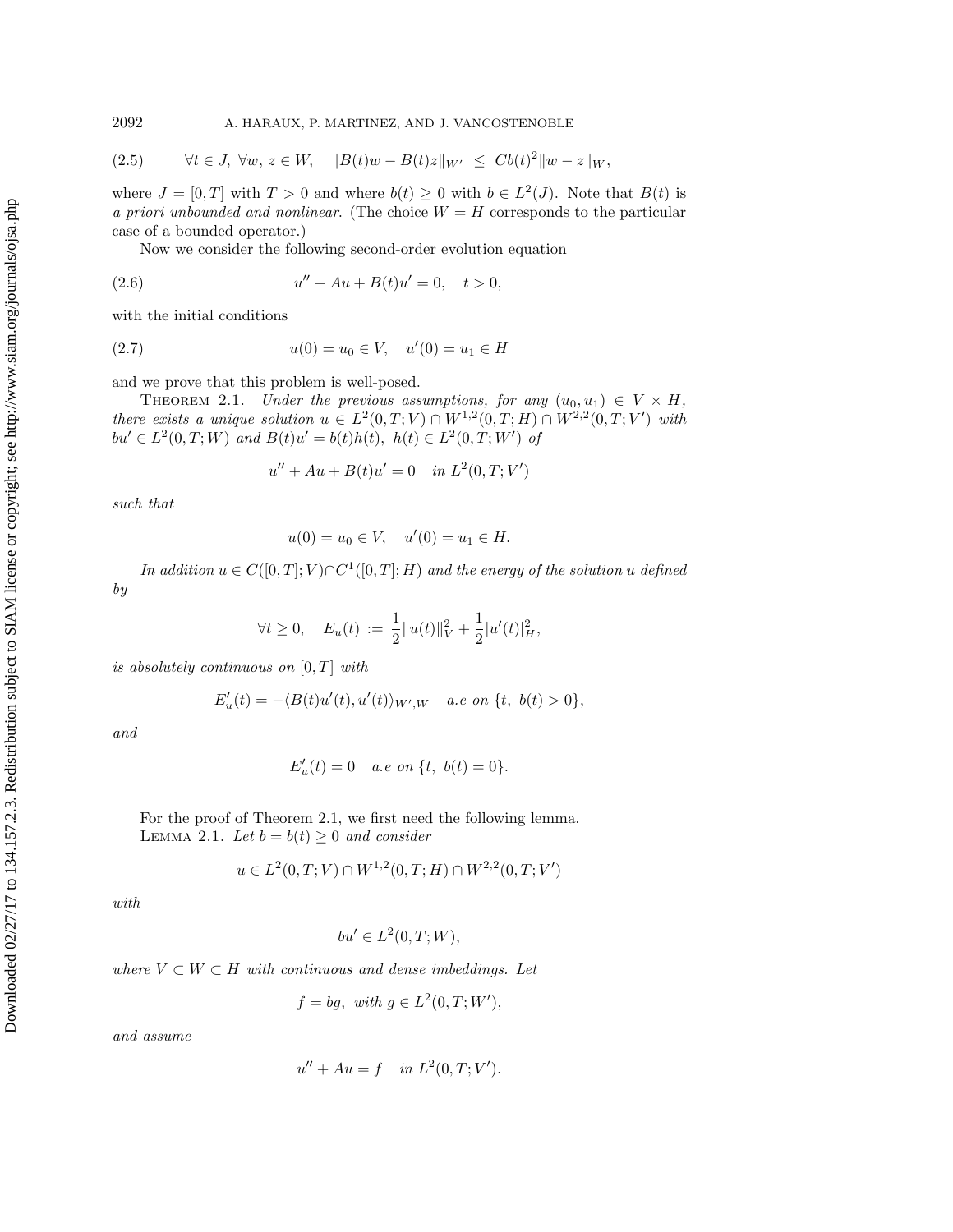Then, in fact,  $u \in C([0,T]; V) \cap C^1([0,T]; H)$  and the energy  $E_u(t)$  is absolutely continuous on  $[0, T]$  with

$$
E'_u(t) = \langle g(t), b(t)u'(t) \rangle_{W',W}.
$$

*Proof of Lemma* 2.1. Let  $J_{\lambda} = (I + \lambda A)^{-1}$  :  $H \rightarrow H$  for  $\lambda > 0$ . We have  $J_{\lambda} \in \mathcal{L}(H), J_{\lambda|V} \in \mathcal{L}(V)$ , and  $J_{\lambda|W} \in \mathcal{L}(W)$  for  $\lambda \leq \lambda_0$ . And by  $(2.1), \{J_{\lambda}\}_{0 < \lambda \leq \lambda_0}$  is uniformly equicontinuous on  $W \to W$ .

We claim that

(2.8) 
$$
\forall \varphi \in W, J_{\lambda} \varphi \to \varphi \text{ in } W \text{ as } \lambda \to 0.
$$

Indeed (2.8) is well-known if  $\varphi \in V$ , and since V is dense in W, the result follows by density.

Then we introduce

$$
u_{\lambda} := J_{\lambda}u
$$
 and  $f_{\lambda} := J_{\lambda}(bg) = bJ_{\lambda}g$ .

We clearly have  $u_{\lambda} \in L^2(0,T;D(A)), u'_{\lambda} \in L^2(0,T;D(A)),$  and  $u''_{\lambda} \in L^2(0,T;V) \subset$  $L^2(0,T;H)$ .

Setting

$$
E_{\lambda}(t) := \frac{1}{2} ||u_{\lambda}(t)||_V^2 + \frac{1}{2} |u'_{\lambda}(t)|_H^2,
$$

we have, a.e. on  $(0, T)$ ,

$$
E'_{\lambda} = ((u_{\lambda}, u'_{\lambda}))_V + (u'_{\lambda}, u''_{\lambda})_H = (Au_{\lambda} + u''_{\lambda}, u'_{\lambda})_H = b(J_{\lambda}g, u'_{\lambda})_H,
$$

with  $J_{\lambda}g \in L^2(0,T;V) \subset L^2(0,T;H)$ .

Let  $\alpha$ ,  $\beta$  be two points of  $[0, T]$  such that  $\alpha < \beta$ . Then we have

(2.9) 
$$
E_{\lambda}(\beta) - E_{\lambda}(\alpha) = \int_{\alpha}^{\beta} (bJ_{\lambda}g, u_{\lambda}') ds = \int_{\alpha}^{\beta} (J_{\lambda}g(s), b(s)u_{\lambda}'(s)) ds.
$$

On the other hand, we can prove

(2.10) 
$$
J_{\lambda}g \to g \text{ in } L^2(0,T;W') \text{ as } \lambda \to 0
$$

and

(2.11) 
$$
bu'_{\lambda} = J_{\lambda}bu' \rightarrow bu' \text{ in } L^2(0,T;W) \text{ as } \lambda \to 0.
$$

Indeed, for the first property, we notice that  $J_{\lambda} \in \mathcal{L}(W')$  for  $0 < \lambda \leq \lambda_0$  with a uniformly bounded norm (by duality, from (2.1)). Then  $J_{\lambda}g(t) \to g(t)$  as  $\lambda \to 0$ , in  $W'$  a.e. on  $(0, T)$ , and

$$
||J_{\lambda}g(t) - g(t)||_{W'} \leq C||g(t)||_{W'}.
$$

From Lebesgue's theorem, it follows that

$$
||J_{\lambda}g - g||_{W'}^2 \to 0 \quad \text{in} \quad L^1(0,T) \quad \text{as } \lambda \to 0,
$$

which gives (2.10).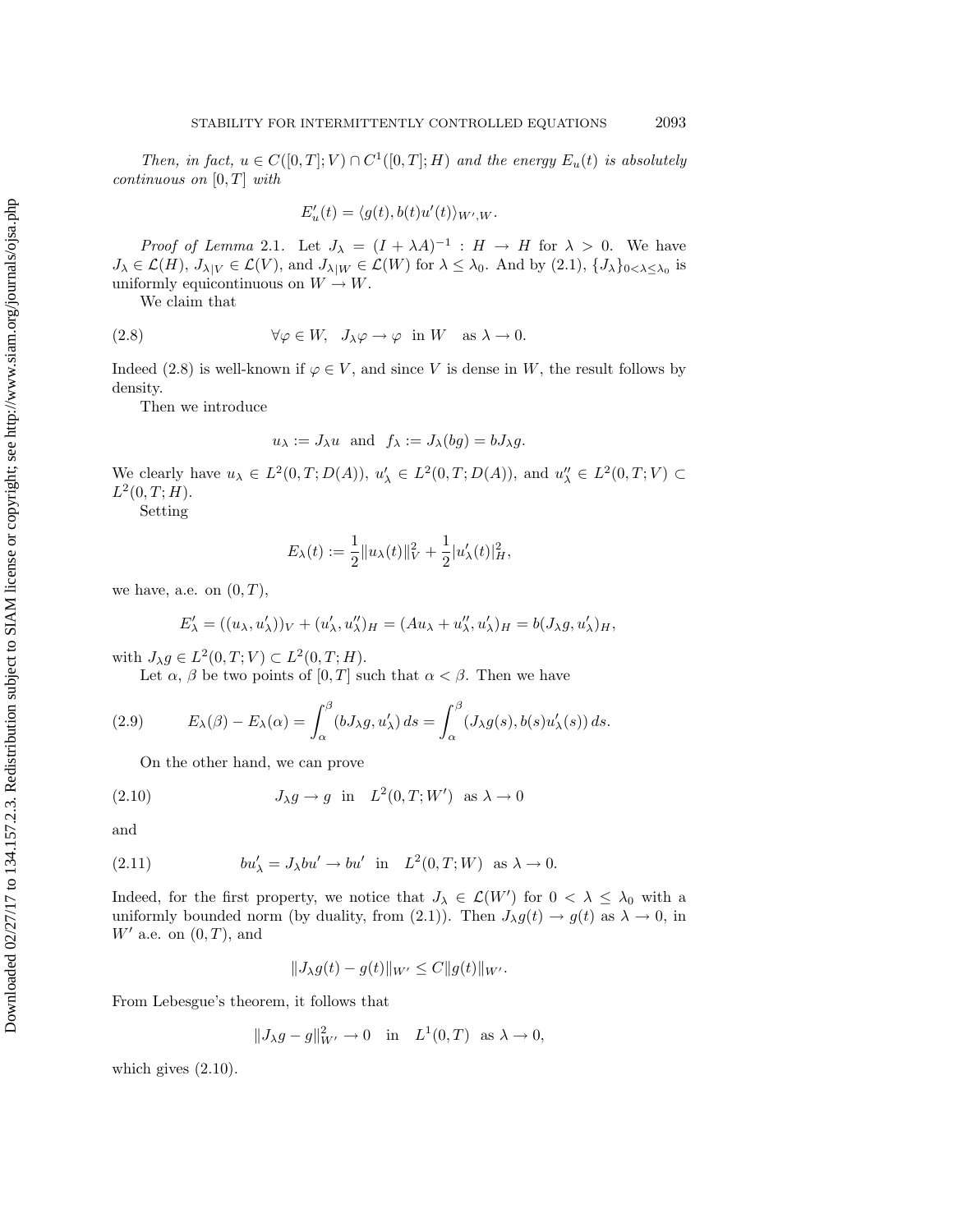Next, from (2.8), we also have  $J_{\lambda}b(t)u' \rightarrow b(t)u'$  as  $\lambda \rightarrow 0$  in W a.e. on  $(0, T)$ , and by  $(2.1)$ , we have

$$
||J_{\lambda}b(t)u'(t) - b(t)u'(t)||_W \leq C||b(t)u'(t)||_W.
$$

From Lebesgue's theorem, it follows that

$$
||J_{\lambda}bu'-bu'||_W^2 \to 0
$$
 in  $L^1(0,T)$  as  $\lambda \to 0$ ,

which gives  $(2.11)$ .

Now assume for a moment that  $\alpha$  and  $\beta$  are *both* such that

$$
[u(\alpha), u'(\alpha)] \in V \times H \quad \text{and} \quad [u(\beta), u'(\beta)] \in V \times H.
$$

Then as  $\lambda \to 0$ , we can pass to the limit in (2.9) to obtain

(2.12) 
$$
E_u(\beta) - E_u(\alpha) = \int_{\alpha}^{\beta} (g(s), b(s)u'(s))_{W',W} ds.
$$

Now let  $\alpha$  be *fixed* for a while and apply (2.12) with  $\beta = \beta_n \rightarrow t \in [0, T]$  as  $n \to +\infty$ . We obtain that  $E(\beta_n)$  is bounded and therefore (replacing if necessary  $(\beta_n)_n$  by a subsequence) we have

$$
(u(\beta_n), u'(\beta_n)) \to (\varphi, \psi)
$$
 weakly in  $V \times H$  as  $n \to +\infty$ .

On the other hand, by the regularity assumptions on  $u$ , we have

$$
(u(\beta_n), u'(\beta_n)) \to (u(t), u'(t))
$$
 strongly in  $H \times V'$  as  $n \to +\infty$ .

It follows that  $(u(t), u'(t)) = (\varphi, \psi)$  and therefore  $u(t) \in V$  and  $u'(t) \in H$ . Since this is valid for any t, (2.12) becomes true for any  $(\alpha, \beta)$ .

Now the vector  $Y(t) = (u(t), u'(t))$  is weakly continuous on  $[0, T]$  and its norm is continuous by (2.12). The remainder of the proof is obvious from (2.12).  $\Box$ 

*Proof of Theorem* 2.1. (i) Uniqueness. Let u and  $\tilde{u}$  be two solutions with the same initial data. We have

$$
u'' + Au + B(t)u' = 0 \quad \text{and} \quad \tilde{u}'' + A\tilde{u} + B(t)\tilde{u}' = 0.
$$

Then  $z := \tilde{u} - u$  satisfies

$$
z'' + Az = B(t)u' - B(t)\tilde{u}',
$$

with

$$
bz' \in L^2(0,T;W)
$$

and

$$
B(t)u' - B(t)\tilde{u}' = bg, \quad g \in L^2(0, T; W').
$$

From Lemma 2.1, we deduce

$$
E'_{z}(t) = \langle g(t), b(t)z' \rangle_{W',W} = \begin{cases} -\langle B(t)\tilde{u}' - B(t)u', \tilde{u}' - u' \rangle_{W',W} & \text{if } b(t) > 0, \\ 0 & \text{if } b(t) = 0. \end{cases}
$$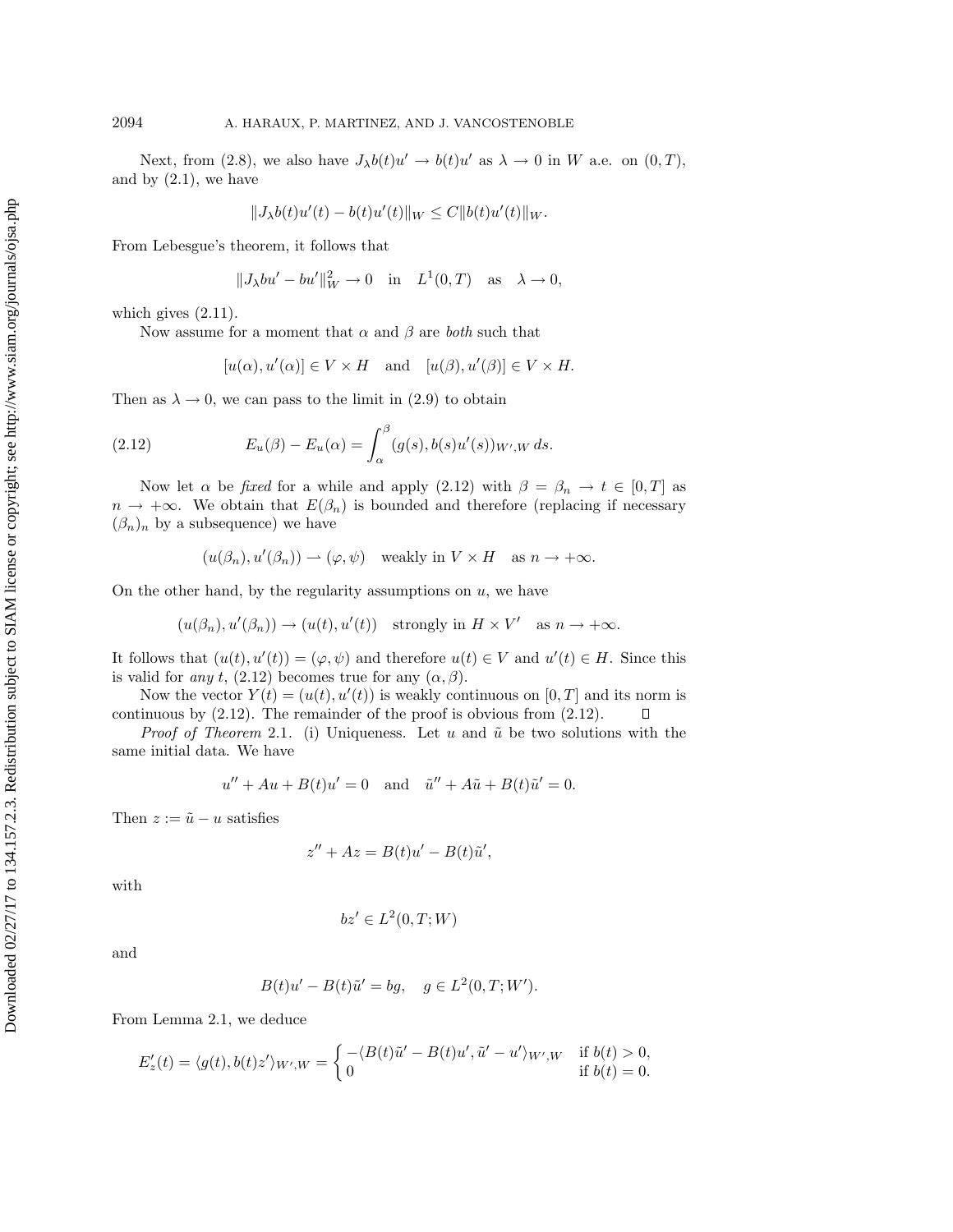Thus  $E_z(t) = \frac{1}{2} [\|z\|_V^2 + \|z'\|_H^2]$  is nonincreasing by (2.3). Since  $E_z(0) = 0$ , we obtain  $z \equiv 0$ , i.e.,  $\tilde{u} \equiv u$ .

(ii) Existence. We introduce, for  $\psi \in W$ ,

$$
C(t)\psi := \begin{cases} \frac{1}{b(t)}B(t)\left(\frac{\psi}{b(t)}\right) & \text{if } b(t) > 0, \\ 0 & \text{if } b(t) = 0. \end{cases}
$$

It is clear that  $C(t) \in \text{Lip}(W, W')$  for all  $t \in J$  and  $||C(t)\psi_1 - C(t)\psi_2||_{W'} \leq C||\psi_1 \psi_2\|_W$  for all  $t \in J$  and  $\psi_1, \psi_2 \in W$ .

Next, for  $(u^0, u^1)$  given in  $V \times H$  and for  $0 < \lambda \leq \lambda_0$ , we solve

(2.13) 
$$
\begin{cases} u''_{\lambda} + Au_{\lambda} + J_{\lambda}B(t)J_{\lambda}u'_{\lambda} = 0, & t \in J, \\ u_{\lambda}(0) = u_0, & u'_{\lambda}(0) = u_1. \end{cases}
$$

We have

$$
u_{\lambda} \in \mathcal{C}^0([0,T];V) \cap \mathcal{C}^1([0,T];H) \cap \mathcal{C}^2([0,T];V'),
$$

and

(2.14) 
$$
\int_0^T \langle BJ_\lambda u'_\lambda, J_\lambda u'_\lambda \rangle_{W',W} ds + E_\lambda(T) = E_\lambda(0) = \frac{1}{2} [\|u_0\|_V^2 + \|u_1\|_H^2] = E(0),
$$

which is fixed. Equation (2.13) can also be written as

(2.15) 
$$
u''_{\lambda} + Au_{\lambda} + b(t)J_{\lambda}C(t)(b(t)J_{\lambda}u'_{\lambda}) = 0.
$$

From (2.14) we deduce that  $bJ_{\lambda}u'_{\lambda}$  is bounded in  $\mathcal{W} := L^2(J;W)$ . Thus

$$
B(t)J_{\lambda}u'_{\lambda} = b(t)C(t)(b(t)J_{\lambda}u'_{\lambda}) = bh_{\lambda},
$$

where  $h_{\lambda}$  is bounded in  $W' := L^2(J; W')$ .

 $\overline{a}$ 

Finally,  $u_\lambda$  is bounded in  $L^\infty(J; V) \cap W^{1,\infty}(J; H)$  and we may assume that there exists a subsequence such that

$$
u_{\lambda_n} \rightharpoonup u
$$
 weakly in  $L^2(J;V) \cap H^1(J;H)$  as  $n \to +\infty$ ,

and

$$
bJ_{\lambda_n}u'_{\lambda_n} \rightharpoonup z \quad \text{weakly in } \mathcal{W} \quad \text{as } n \to +\infty.
$$

Since  $u'_{\lambda_n} \to u'$  weakly in  $\mathcal{H} := L^2(J; H)$  as  $n \to +\infty$ , we have (taking the inner product with some test function  $\varphi \in H^1(J; D(A))$ , for instance)

 $bJ_{\lambda_n}u'_{\lambda_n} \rightharpoonup bu'$  weakly in  $\mathcal{H}$  as  $n \to +\infty$ .

Therefore,  $bu' = z \in \mathcal{W}$  and

$$
bJ_{\lambda_n}u'_{\lambda_n} \rightharpoonup bu' \quad \text{weakly in } \mathcal{W} \quad \text{as } n \to +\infty.
$$

On the other hand, we have (taking if necessary a subsequence)

$$
C(t)(bJ_{\lambda_n}u'_{\lambda_n}) \to \psi
$$
 weakly in W' as  $n \to +\infty$ .

Downloaded 02/27/17 to 134.157.2.3. Redistribution subject to SIAM license or copyright; see http://www.siam.org/journals/ojsa.php Downloaded 02/27/17 to 134.157.2.3. Redistribution subject to SIAM license or copyright; see http://www.siam.org/journals/ojsa.php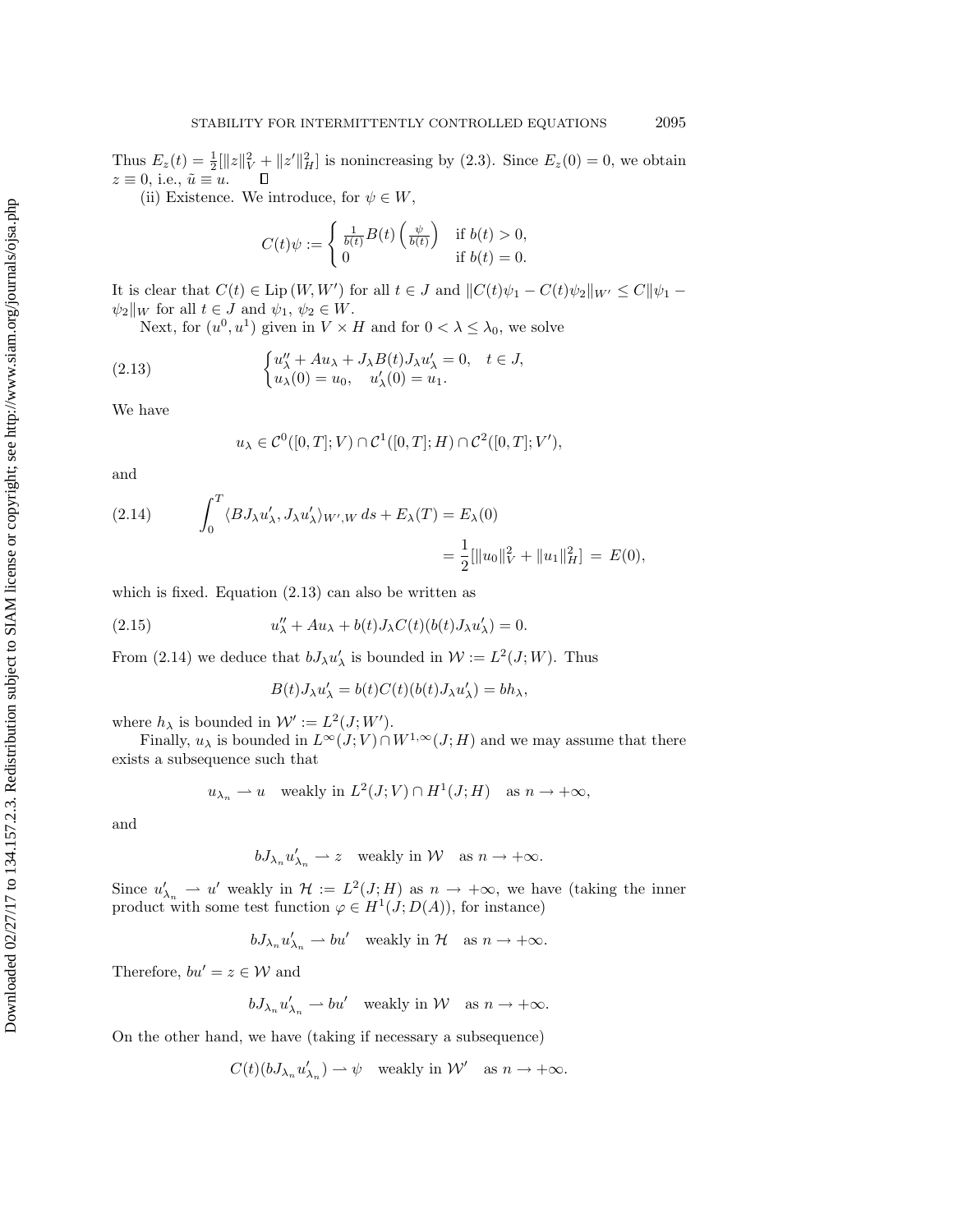It is not difficult, using a suitable test function, to check that

$$
J_{\lambda_n} C(t) (b J_{\lambda_n} u'_{\lambda_n}) \rightharpoonup \psi \quad \text{weakly in } \mathcal{W}' \quad \text{as } n \to +\infty,
$$

so that, passing to the limit in (2.15),

(2.16) 
$$
u'' + Au + b\psi = 0 \text{ in } L^2(J; V').
$$

To obtain  $b\psi = B(t)u'$ , it remains to show that

$$
\psi = C(t)bu'.
$$

We introduce  $C: W \to W'$  defined by

$$
\forall \varphi \in \mathcal{W}, \ \ (\mathcal{C}\varphi)(t) := C(t)\varphi(t) \quad \text{a.e. on } J.
$$

We remark that

$$
\langle \mathcal{C}(bJ_{\lambda}u'_{\lambda}), bJ_{\lambda}u'_{\lambda}\rangle_{\mathcal{W}',\mathcal{W}} = \int_0^T \langle b\mathcal{C}(bJ_{\lambda}u'_{\lambda}), J_{\lambda}u'_{\lambda}\rangle_{W',W} dt
$$
  
= 
$$
\int_0^T \langle B(t)J_{\lambda}u'_{\lambda}, J_{\lambda}u'_{\lambda}\rangle_{W',W} dt = E(0) - E_{\lambda}(T).
$$

Whereas, due to Lemma 2.1, we have

$$
E(T) + \langle \Psi, bu' \rangle_{\mathcal{W}',\mathcal{W}} = E(0).
$$

Since

$$
E(T) \le \liminf_{n \to +\infty} E_{\lambda_n}(T),
$$

we obtain

$$
E(0) - \langle \Psi, bu' \rangle_{\mathcal{W}',\mathcal{W}} \le \liminf_{n \to +\infty} E_{\lambda_n}(T)
$$
  
= 
$$
\liminf_{n \to +\infty} (E(0) - \langle C(bJ_{\lambda_n} u'_{\lambda_n}), bJ_{\lambda_n} u'_{\lambda_n} \rangle_{\mathcal{W}',\mathcal{W}})
$$
  
= 
$$
E(0) - \limsup_{n \to +\infty} \langle C(bJ_{\lambda_n} u'_{\lambda_n}), bJ_{\lambda_n} u'_{\lambda_n} \rangle_{\mathcal{W}',\mathcal{W}}.
$$

Hence

$$
\limsup_{n\to+\infty}\langle \mathcal{C}(bJ_{\lambda_n}u'_{\lambda_n}),bJ_{\lambda_n}u'_{\lambda_n}\rangle_{\mathcal{W}',\mathcal{W}}\leq \langle \Psi,bu'\rangle_{\mathcal{W}',\mathcal{W}}.
$$

Then we can apply the following lemma.

LEMMA 2.2. Let W be a Hilbert space and let  $C: W \rightarrow W'$  be monotone and Lipschitz continuous. Assume that  $(z_n)_n$  is a sequence of W such that  $z_n \to z$  weakly in W and  $Cz_n \rightharpoonup \Psi$  weakly in W' as  $n \to +\infty$ .

If

$$
\limsup_{n\to+\infty}\langle\mathcal{C}z_n,z_n\rangle_{\mathcal{W}',\mathcal{W}}\leq\langle\Psi,z\rangle_{\mathcal{W}',\mathcal{W}},
$$

then  $\Psi = \mathcal{C}z$ 

For the proof of this lemma, let  $K: W' \to W$  be the duality map. Then  $C :=$  $K\mathcal{C}: \mathcal{W} \to \mathcal{W}$  satisfies the assumptions of Proposition 2 of [8, p. 41]. (See also Brezis [5].)

This provides (2.17) and the proof of Theorem 2.1 is finished.  $\Box$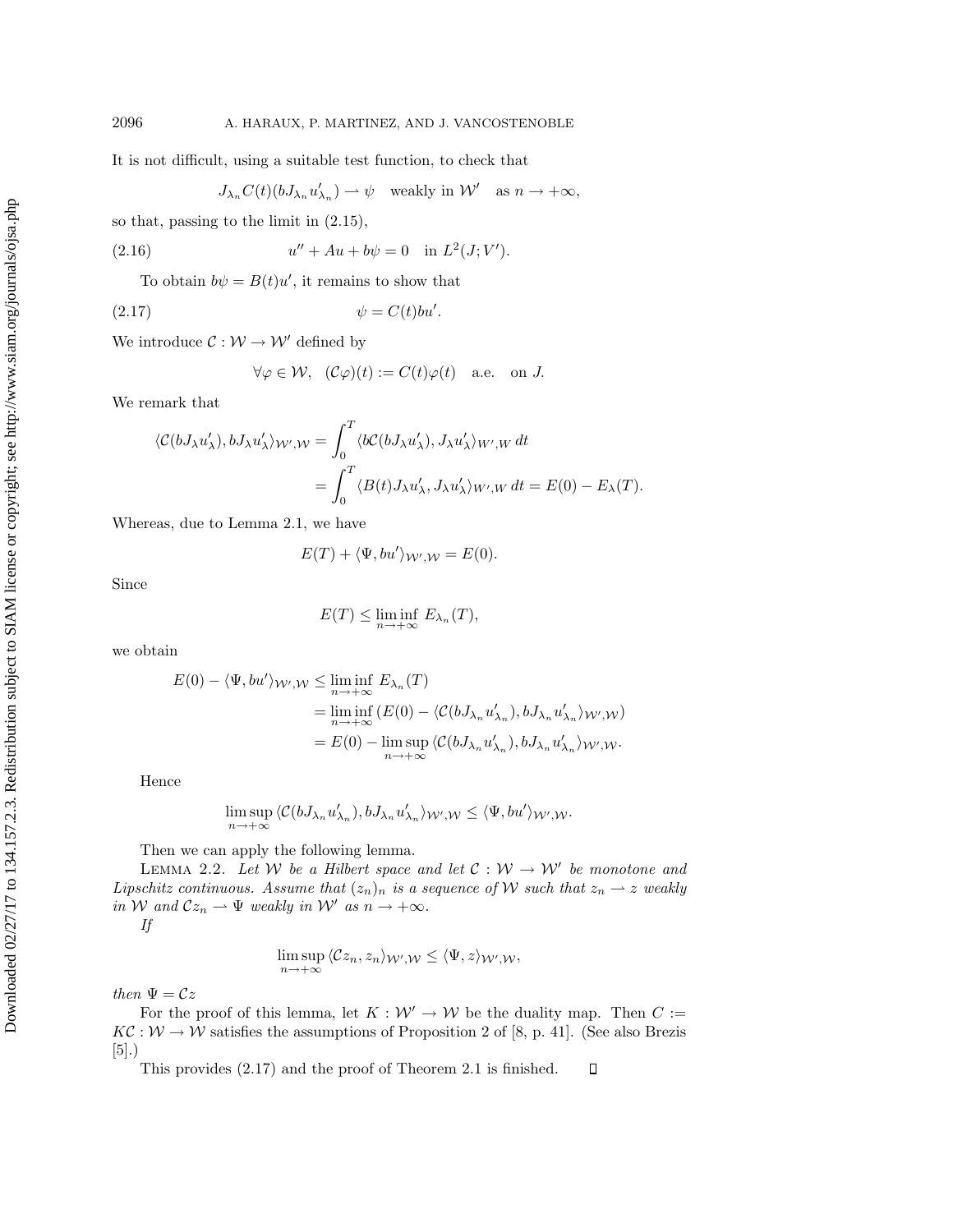## **3. Asymptotic stability.**

**3.1. An energy decay estimate on a short time interval.** Assume that  $(2.1)$ – $(2.5)$  hold. In order to study the asymptotic behavior of the energy, we first prove the following result, interesting in itself, concerning the estimate of energy decay on a short interval of time.

THEOREM 3.1. Let  $T > 0$  be fixed and assume that there exist  $M, m > 0$  such that

(3.1) 
$$
\forall t \in (0, T), \quad \forall v \in W, \quad \langle B(t)v, v \rangle_{W', W} \ge m \|v\|_W^2,
$$

and

(3.2) 
$$
\forall t \in (0, T), \quad \forall v \in W, \quad ||B(t)v||^2_{W'} \leq M \langle B(t)v, v \rangle_{W',W}.
$$

Then there exists  $c > 0$  (independent of T) such that, for all  $(u_0, u_1) \in V \times H$ , the solution u of  $(2.6)$ – $(2.7)$  satisfies

(3.3) 
$$
E(T) \leq \frac{1}{1 + c \frac{m}{T^{-3} + T^{-1} + M m T^{-1}}} E(0).
$$

Theorem 3.1 is interesting in itself because it provides an estimate of the decay of the energy that is valid for t small. In particular,  $E(t) < E(0)$ . It has to be noted that, in general, estimates of the decay of the energy are provided for t large enough, even in the case of uniformly distributed damping terms. Of course if the damping is locally distributed in the domain, it is impossible to expect that  $E(t) < E(0)$  for  $t > 0$  small. (See, for example, [11, 12, 15, 16, 17, 18, 19, 23, 24] for classical estimates of the energy decay when  $t$  is large enough.)

Proof of Theorem 3.1. Following [7], we set

$$
\theta(t) = t^2 (T - t)^2.
$$

Note that

(3.4) 
$$
\forall t \in [0, T], \quad |\theta'(t)| = |2t(T - t)(T - 2t)| \le 2T\theta^{1/2}(t),
$$

(3.5) 
$$
\max_{t \in [0,T]} \theta(t) = \frac{T^4}{16},
$$

and

(3.6) 
$$
\int_0^T \theta(t) dt = \frac{T^5}{30}.
$$

We also introduce  $K_W, K'_W > 0$  such that

$$
(3.7) \t\t \forall v \in W, \quad K'_W|v|_H \leq ||v||_W \leq K_W ||v||_V = K_W |A^{1/2}v|_H.
$$

First note that the energy of  $u$  is nonincreasing and satisfies

(3.8) 
$$
E(0) - E(T) = \int_0^T \langle Bu', u' \rangle_{W', W} \ge 0.
$$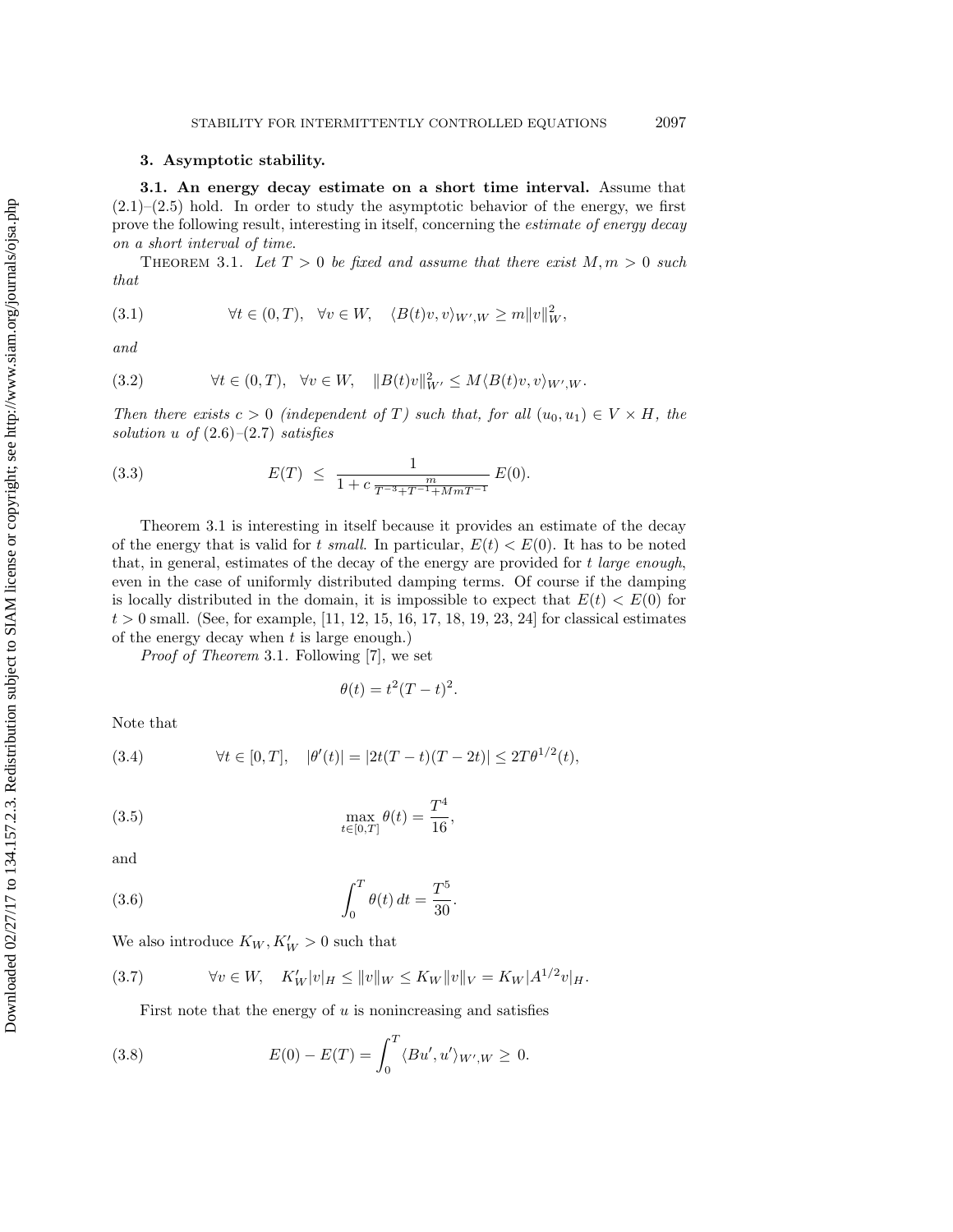Multiplying (2.6) by  $\theta u$ , we obtain

$$
\int_0^T \theta |A^{1/2} u|_H^2 = -\int_0^T \theta \langle u'' + Bu', u \rangle_{V',V}
$$
  
= 
$$
\int_0^T ((\theta u)', u'))_H - \int_0^T \theta \langle Bu', u \rangle_{W',W}
$$
  
= 
$$
\int_0^T \theta'(u, u')_H + \int_0^T \theta |u'|_H^2 - \int_0^T \theta \langle Bu', u \rangle_{W',W}
$$
  

$$
\leq \varepsilon \int_0^T \theta'^2(t) |u|_H^2 + \frac{1}{4\varepsilon} \int_0^T |u'|_H^2 + \int_0^T \theta(t) |u'|_H^2
$$
  
+ 
$$
\eta \int_0^T \theta ||u||_W^2 + \frac{1}{4\eta} \int_0^T \theta ||Bu'||_{W'}^2,
$$

for all  $\varepsilon, \eta > 0$ . Using (3.7), (3.4), (3.5) and (3.2) we deduce

$$
\begin{aligned} \int_0^T \theta |A^{1/2} u|_H^2 &\leq 4 \frac{K_W^2}{K_W'} T^2 \varepsilon \int_0^T \theta |A^{1/2} u|_H^2 + \frac{1}{4 \varepsilon} \int_0^T |u'|_H^2 \\ &\quad + \frac{T^4}{16} \int_0^T |u'|_H^2 + K_W^2 \eta \int_0^T \theta |A^{1/2} u|_H^2 + \frac{T^4}{16} \frac{M}{4 \eta} \int_0^T \langle B u', u' \rangle_{W',W}. \end{aligned}
$$

We choose  $\varepsilon$  and  $\eta$  such that

$$
4\frac{K_W^2}{K_W'}T^2\varepsilon = K_W^2 \eta = 1/4,
$$

hence

$$
\frac{1}{4\varepsilon} = 4 \frac{K_W^2}{K_W'} T^2; \quad \frac{1}{4\eta} = K_W^2.
$$

Thus we obtain

$$
\frac{1}{2} \int_0^T \theta |A^{1/2} u|_H^2 \le \frac{1}{4\varepsilon} \int_0^T |u'|_H^2 + \frac{T^4}{16} \int_0^T |u'|_H^2 + \frac{T^4}{16} \frac{M}{4\eta} \int_0^T \langle Bu', u' \rangle_{W',W} \n= \left( 4 \frac{K_W^2}{K_W'} T^2 + \frac{T^4}{16} \right) \int_0^T |u'|_H^2 + \frac{K_W^2 T^4 M}{16} \int_0^T \langle Bu', u' \rangle_{W',W}.
$$

Hence,

$$
\int_0^T \theta |A^{1/2} u|_H^2 \le F(T) \int_0^T |u'|_H^2 + \frac{K_W^2 MT^4}{8} \int_0^T \langle Bu', u' \rangle_{W',W},
$$

where

$$
F(T) := 8 \frac{K_W^2}{K_W'} T^2 + \frac{T^4}{8}.
$$

Using

$$
\forall t \in [0, T], \quad 2E(t) = |A^{1/2}u(t)|_H^2 + |u'(t)|_H^2 \ge 2E(T),
$$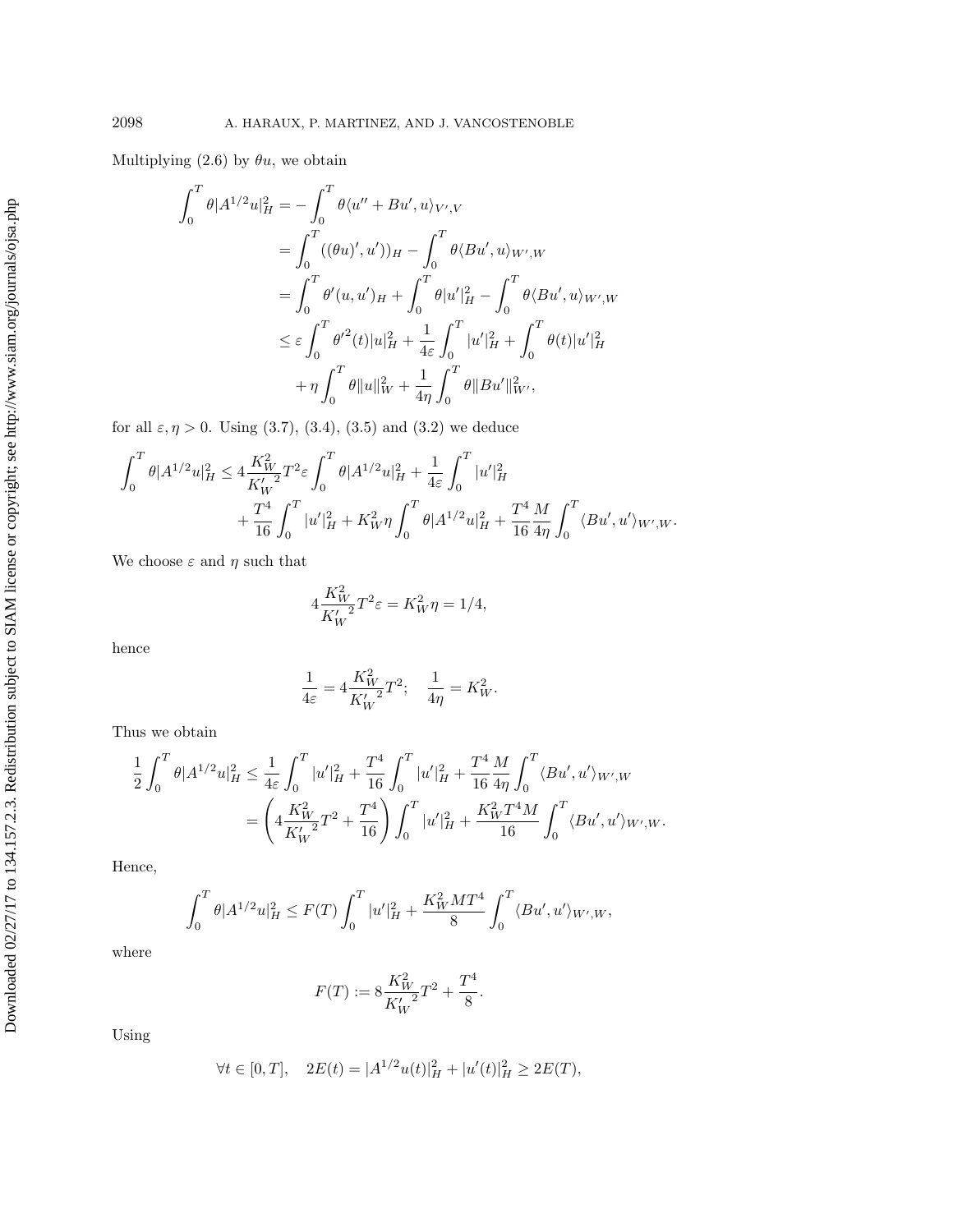we deduce

$$
\int_0^T \theta(2E(T) - |u'|_H^2) \leq F(T) \int_0^T |u'|_H^2 + \frac{K_W^2 MT^4}{8} \int_0^T \langle Bu', u' \rangle_{W',W}.
$$

Hence, using  $(3.5)$  and  $(3.7)$ ,

$$
\begin{split} E(T) \int_0^T \theta &\leq \frac{1}{2} \left( F(T) + \frac{T^4}{16} \right) \int_0^T |u'|_H^2 + \frac{K_W^2 M T^4}{16} \int_0^T \langle Bu', u' \rangle_{W',W} \\ &\leq \frac{1}{K_W^{\prime 2}} \bigg( 4 \frac{K_W^2}{K_W^{\prime 2}} T^2 + \frac{3 T^4}{32} \bigg) \int_0^T \|u'\|_W^2 + \frac{K_W^2 M T^4}{16} \int_0^T \langle Bu', u' \rangle_{W',W}. \end{split}
$$

Thus, using (3.6), there exists a constant  $c > 0$  (independent of T) such that

$$
E(T) \le \frac{1}{c}(T^{-3} + T^{-1}) \int_0^T \|u'\|_W^2 + \frac{1}{c}MT^{-1} \int_0^T \langle Bu', u' \rangle_{W',W}.
$$

Using  $(3.1)$  and  $(3.8)$ , we find

$$
E(T) \leq \frac{1}{cm} (T^{-3} + T^{-1}) \int_0^T \langle Bu', u' \rangle_{W',W} + \frac{1}{c} MT^{-1} \int_0^T \langle Bu', u' \rangle_{W',W}
$$
  
=  $\frac{1}{cm} (T^{-3} + T^{-1} + MmT^{-1})(E(0) - E(T)).$ 

Hence

$$
E(T) \leq \frac{1}{1 + c \frac{m}{T^{-3} + T^{-1} + M m T^{-1}}} E(0). \quad \Box
$$

**3.2. A condition for asymptotic stability.** Assume that (2.1)–(2.5) hold for any  $T > 0$ . Then  $(2.6)$ – $(2.7)$  is well-posed and it follows from Theorem 3.1 that the result of Smith [27] may be extended to the case of problem  $(2.6)$ – $(2.7)$ .

THEOREM 3.2. Consider a sequence  $(I_n)_{n>0}$  of disjoint open intervals in  $(0, +\infty)$ , denoted by  $I_n = (a_n, b_n)$ , where  $b_n \le a_{n+1}$  for all  $n \in \mathbb{N}$ , and assume that, for all  $n \geq 0$ , there exist  $M_n, m_n > 0$  such that

(3.9) 
$$
\forall t \in I_n, \quad \forall v \in W, \quad \langle B(t)v, v \rangle_{W',W} \geq m_n ||v||_W^2,
$$

and

$$
(3.10) \t\t \forall t \in I_n, \quad \forall v \in W, \quad \|B(t)v\|_{W'}^2 \le M_n \langle B(t)v, v \rangle_{W',W}.
$$

Assume that the following condition holds:

(3.11) 
$$
\sum_{n=0}^{\infty} m_n T_n \min\left(T_n^2, \frac{1}{1 + m_n M_n}\right) = +\infty,
$$

where  $T_n$  denotes the length of  $I_n$ . Then  $(2.6)-(2.7)$  is asymptotically stable; i.e., for all  $(u_0, u_1) \in V \times H$ , the solution u of  $(2.6)$ – $(2.7)$  satisfies  $E_u(t) \to 0$  as  $t \to \infty$ .

Remark 1. Moreover, the proof of Theorem 3.2 also provides an estimate of the decay of the energy: if there exists  $C > 0$  such that

$$
\forall n \in \mathbb{N}, \quad u_n := m_n T_n \min\left(T_n^2, \frac{1}{1 + m_n M_n}\right) \le C,
$$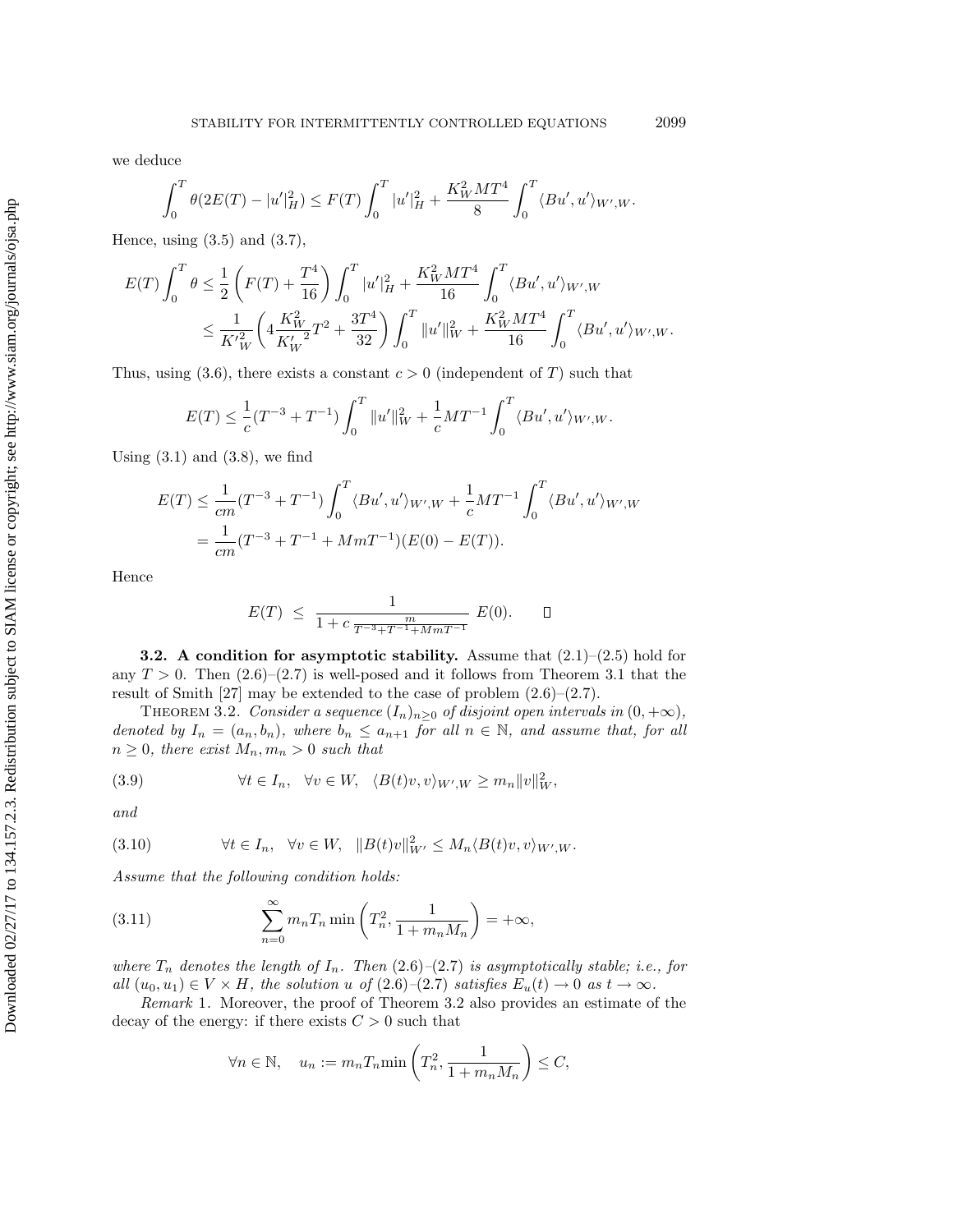then there exists  $\omega > 0$  such that

$$
\forall n \in \mathbb{N}, \forall t \ge b_n, \quad E(t) \le E(0) \exp\bigg(-\omega \sum_{p=0}^n u_p\bigg).
$$

*Remark* 2. Note that condition  $(1.2)$  implies condition  $(3.11)$ . Note also that, in the case of ordinary differential equations, Pucci and Serrin [25] improved the condition of [27] and proved asymptotic stability under the following condition:

$$
\sum_{n=0}^{\infty} m_n T_n \min\left(T_n^2, \frac{1}{1 + \frac{m_n}{T_n} \int_{I_n} a}\right) = +\infty.
$$

We do not know if this weaker condition is also sufficient in the case of the partial differential equations (2.6).

*Proof of Theorem 3.2.* For all  $n \geq 0$ , we denote  $I_n = (a_n, b_n)$  and we apply Theorem 3.1 to the time interval  $I_n$  instead of  $(0, T)$ , which implies

$$
E(b_n) \le \frac{1}{1 + ck_n} E(a_n),
$$

where, for all  $n \geq 0$ ,

$$
k_n := \frac{m_n}{T_n^{-3} + T_n^{-1} + M_n m_n T_n^{-1}} > 0.
$$

Using that the energy is nonincreasing, we deduce, for all  $n \geq 0$ ,

$$
E(a_{n+1}) \le E(b_n) \le \frac{1}{1+ck_n} E(a_n)
$$
  
 
$$
\le \left(\prod_{p=0}^n \frac{1}{1+ck_p}\right) E(a_0) \le \left(\prod_{p=0}^n \frac{1}{1+ck_p}\right) E(0).
$$

Since the energy is nonincreasing, in order to prove Theorem 3.2, it is sufficient to prove that  $E(a_{n+1}) \to 0$  as  $n \to \infty$ . Thus it is sufficient to prove that

$$
\prod_{p=0}^{+\infty} \frac{1}{1+ck_p} = 0, \text{ or } \sum_{p=0}^{+\infty} \ln\left(\frac{1}{1+ck_p}\right) = -\infty.
$$

If  $k_p \nightharpoonup 0$  as  $p \to \infty$ , then the result follows, and if  $k_p \to 0$  as  $p \to \infty$ , then it reduces to prove that  $\sum_{p=0}^{+\infty} k_p = +\infty$ . This condition is equivalent to (3.11) since

$$
\frac{1}{2}m_nT_n \min\left(T_n^2, \frac{1}{1+m_nM_n}\right) \le k_n = \frac{m_nT_n}{\frac{1}{T_n^2} + 1 + m_nM_n}
$$
\n
$$
\le m_nT_n \min\left(T_n^2, \frac{1}{1+m_nM_n}\right),
$$

which ends the proof of Theorem 3.2. Note also that condition  $(1.2)$  implies condition (3.11) since

$$
m_n T_n \delta_n^2 \le m_n T_n \min\left(T_n^2, \frac{1}{1 + m_n M_n}\right),\,
$$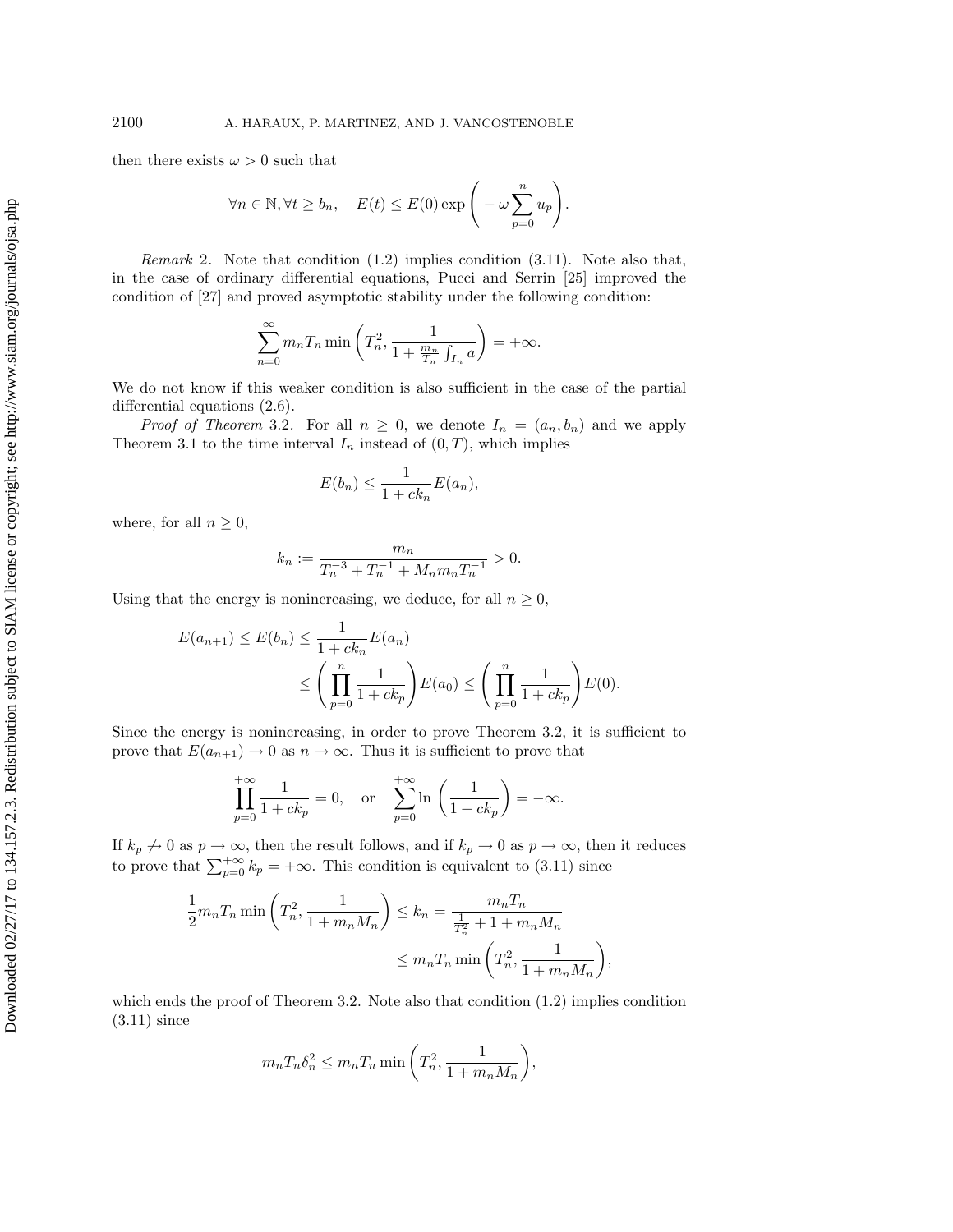which proves Remark 2. It remains to prove Remark 1. Using  $k_p \geq u_p/2$ , we have

$$
E(b_n) \le \prod_{p=0}^n \frac{1}{1 + cu_p/2} E(0) = \exp\left(-\sum_{p=0}^n \ln(1 + cu_p/2)\right) E(0).
$$

Since  $\ln (1 + cx/2) \ge \ln (1 + cC/2)x/C$  for all  $x \in (0, C)$ , we obtain

$$
E(b_n) \le \exp\left(-\frac{\ln\left(1 + cC/2\right)}{C} \sum_{p=0}^n u_p\right) E(0). \qquad \Box
$$

**3.3. Further comments.** The main restrictive assumption of our general setting is that the damping term  $B(t)u'$  is assumed to be *uniformly* distributed in space. However, this restriction is crucial if we want to consider an on/off damping. Our result does not apply to an on/off damping that is only locally distributed in space, even if the geometric condition of Bardos, Lebeau, and Rauch [2, 3] is satisfied.

Let us explain why the case of a locally distributed on/off damping, for example,  $B(t)u' = a(t, x)u'$ , is out of reach, at least under such a general form. Indeed, even for a very simple example, the situation is complicated and the statement of the results depends on a lot of parameters.

Let us consider the one-dimensional wave equation in  $(0, 1)$ :

$$
(3.12) \qquad \begin{cases} u'' - u_{xx} = -b(t)c(x)u', & x \in (0,1), \ t > 0, \\ u(t,0) = u(t,1) = 0, & t > 0, \\ u(0,\cdot) = u_0 \in H_0^1(0,1), \ u'(0,\cdot) = u_1 \in L_0^2(0,1). \end{cases}
$$

Here we consider  $a(t, x) = b(t)c(x)$  and we can distinguish three cases.

1. The locally distributed (non on/off) case. Our result does not apply to this case. Actually, it was not the purpose of the present paper, since this case has been widely studied in the literature. Let us recall some well-known results.

First, we consider the time-independent case:

$$
a(t, x) = c(x), \quad \text{i.e., } b(t) \equiv 1,
$$

with

$$
c(x) \ge c_0 > 0 \quad \text{for all } x \in \omega,
$$

where  $\omega$  is an open subset of  $(0, 1)$ . If  $\omega$  is nonempty, then asymptotic stability holds. More generally, this result is well known in higher dimension spaces, provided that  $\omega$ satisfies the geometric condition of Bardos, Lebeau, and Rauch [2, 3]. On the other hand, this kind of result may be extended to the time-dependent case

$$
a(t,x) = b(t)c(x),
$$

provided that

$$
0 < \sigma(t) \le b(t) \le 1/\sigma(t),
$$

with the condition

$$
\int_0^{+\infty} \sigma(\tau) d\tau = +\infty.
$$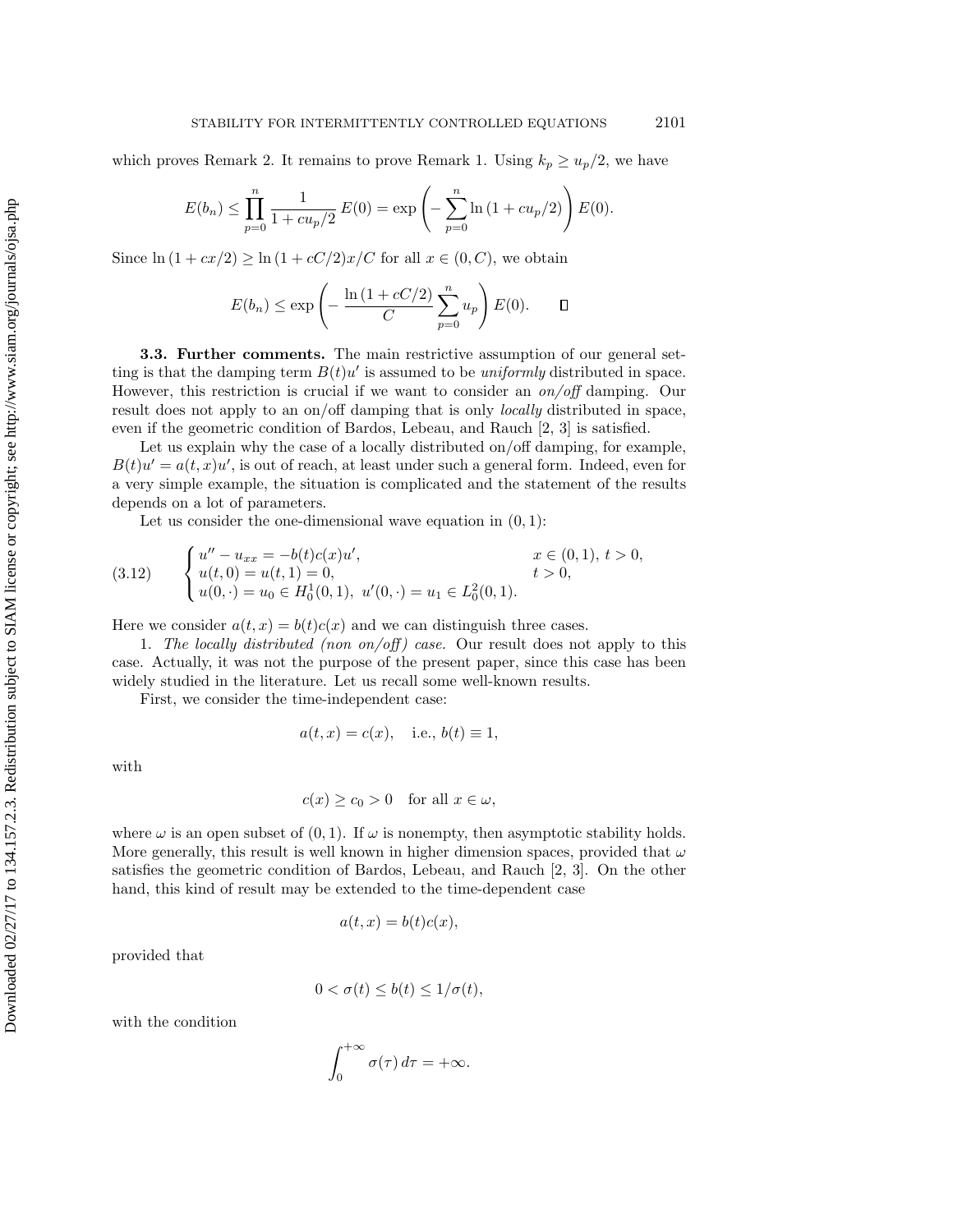See, for example, [20, 22, 26]. Notice that this allows us to consider a time-dependent damping, but not an on/off damping, since the assumption  $b(t) > 0$  is needed.

2. The uniformly distributed on/off case. In the present paper, we consider a damping that is uniformly distributed in space, but is allowed to be on/off in time. For example, we assume

$$
a(t,x) = b(t)c(x) \ge c_0b(t),
$$

with  $c_0 > 0$  and where  $b(t) = 0$  on an infinite union of intervals. In this case, Theorem 3.2 gives a sharp condition of asymptotic stability. (See section 4 for several examples of application of Theorem 3.2.)

3. The locally distributed on/off case. Now let us turn to the more general case of a locally distributed on/off damping, and let us see why its study is out of reach, at least in a general setting.

We consider the following "simple" example:

$$
c(x) = \chi_{\omega}(x)
$$
, where  $\omega = (1/2 - \lambda, 1/2 + \lambda)$ ,

with  $0 < \lambda \leq 1/2$ , and  $b : \mathbb{R}_+ \to \mathbb{R}_+$  is T-periodic such that

$$
b(t) = 1
$$
 on  $[0, T)$  and  $b(t) = 0$  on  $[T, 2T)$ .

Notice that, for all  $0 < \lambda \leq 1/2$ ,  $\omega$  satisfies the geometric condition of Bardos, Lebeau, and Rauch [2, 3]. However, this is not sufficient to insure asymptotic stability in this case. Indeed the following result holds.

Theorem 3.3. [21, Theorem 2.3, p. 340].

 $(i)$  If

$$
\bigg(\frac{1}{T}\in 2\mathbb{N}\quad and \quad 2\lambda
$$

then there exists initial condition  $(u_0, u_1) \in H_0^1(0, 1) \times L^2(0, 1)$  such that the energy of the solution of (3.12) remains constant with time:  $E(t) = E(0) > 0$  for all  $t > 0$ .  $(ii)$  If

$$
\left(\frac{1}{T} \in 2\mathbb{N} \quad and \quad 2\lambda > T\right), \quad or \quad \left(\frac{1}{T} \notin 2\mathbb{N}\right),
$$

then the energy of the solutions of (3.12) decays uniformly exponentially to 0.

This result shows that the situation is much more complicated because both difficulties (coming from the fact the damping is locally distributed in space and is  $on/off$  in time) are considered. Notice that Theorem 3.3 is proved in [21] without using the notion of optic rays. However, the results can be explained with the following comments related to optic rays propagation.

First consider the case of a uniformly distributed damping, i.e.,  $\lambda = 1/2$ . In this case, Theorem 3.3 insures that asymptotic stability holds for all  $T > 0$ . Notice that, in this case, it is clear that each optic ray crosses the damping space region during a period when the damping is effective.

Next consider the more interesting case of a locally distributed damping: 0 <  $\lambda$  < 1/2. Now there are some values of T and some values of  $\lambda$  for which some optic rays cross the space damping region only when the feedback is not active. For example, take  $T = 1/2$ ,  $\lambda < T/2 = 1/4$ , and consider the optic ray that leaves the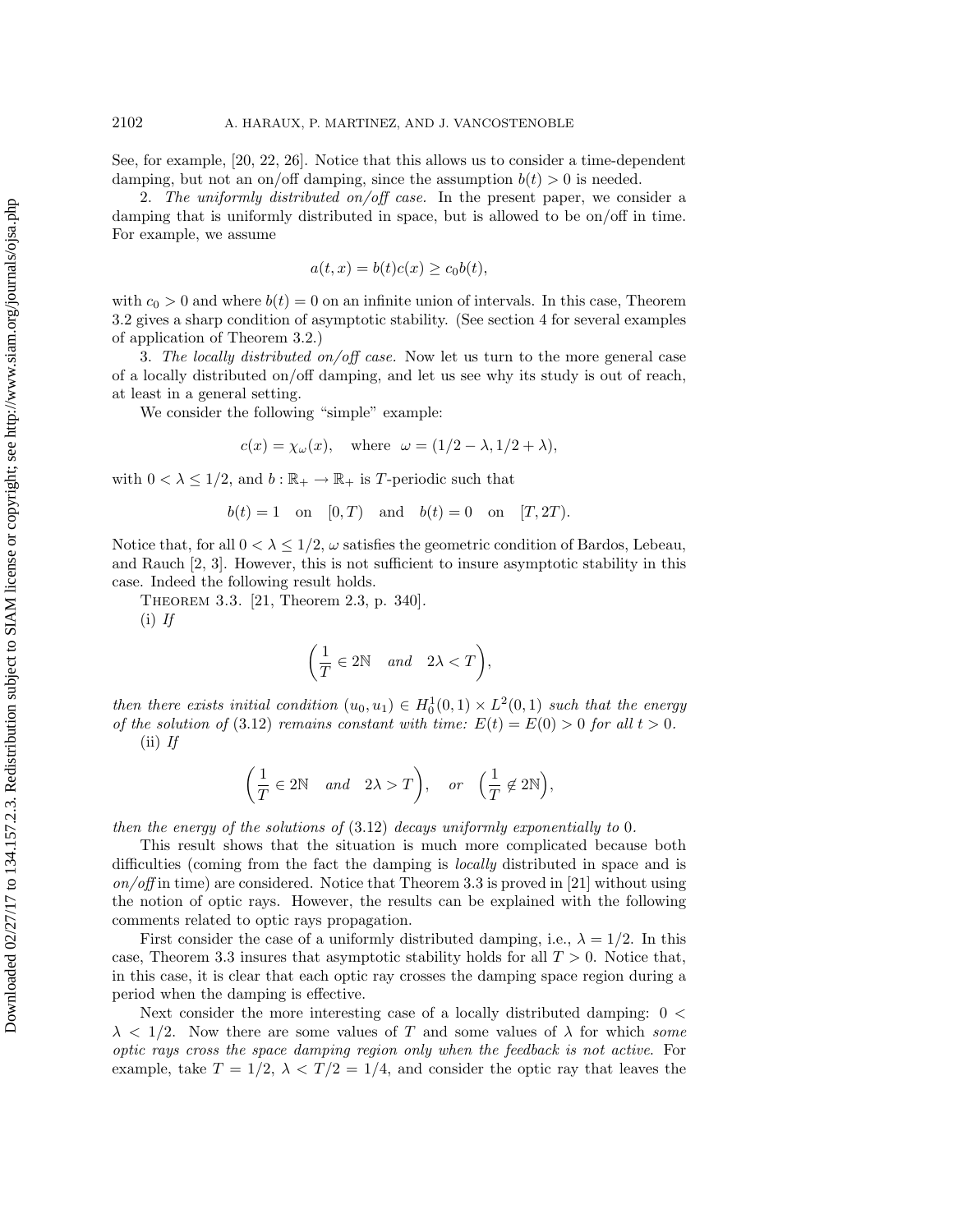point  $x = T/2 = 1/4$  and that goes to the left (toward the point  $x = 0$ ) at time  $t = 0$ . This ray describes the segment  $\left[\frac{1}{4}, \frac{3}{4}\right]$  (that contains the damping region) during the time intervals  $[T, 2T], [3T, 4T], \ldots$ , thus during periods when  $b(t) = 0$ . The same situation occurs as soon as  $1/T \in 2\mathbb{N}$  with  $2\lambda < T$ . In these cases, Theorem 3.3 provides negative results of stability, while it provides positive results in the other cases.

> We see that all these results are coherent with the optic ray condition known for time-independent feedbacks [2, 3]. But now, the fact that the feedback depends on time has to be taken into account. And it seems to be crucial that each optic ray crosses the damping space region during a period when the damping is effective.

> **4. Some examples.** We first consider the case of ordinary differential equations that has been widely studied (see, for example, [1, 9, 10, 25, 27, 28]).

> *Example* 1 (the oscillator equation). Assume  $a \in L^{\infty}_{loc}(\mathbb{R}_{+})$  is a nonnegative function whose minimum and maximum values in  $I_n$  are denoted by  $\alpha_n$  and  $A_n$ .

> With  $H = V = D(A) = \mathbb{R}$ ,  $Au = u$ , and  $B(t) = a(t)Id$ , Theorem 3.2 applies to the oscillator equation (1.1) (with  $m_n := \alpha_n$  and  $M_n := A_n$ ). Since (1.2) implies condition (3.11), this again gives Theorem 1.1 with a small improvement of the sufficient condition. (In particular, this gives a new proof of the result of Smith, very different from the original proof based on monotonicity properties.)

Taking  $B(t) = a(t)f$ , we may also consider the nonlinear oscillator

$$
u'' + u + a(t)f(u') = 0, \t t > 0,
$$

where we assume that  $f \in C^1(\mathbb{R})$  is such that  $f(0) = 0$  and  $0 < \beta \leq f' \leq B$ . Hence B defined by  $B(t)v := a(t)f(v)$  satisfies (3.9) and (3.10) with  $m_n := \beta \alpha_n$  and  $M_n := BA_n.$ 

Next we assume that  $\Omega$  is a bounded open set of  $\mathbb{R}^N$  with regular boundary and we turn to the case of *uniformly damped partial differential equations* with a *bounded* damping operator.

*Example* 2 (a wave equation). Let  $a_1, a_2 \in L^{\infty}_{loc}(\mathbb{R}_+)$  be two nonnegative functions such that either

$$
a_2(t) = 0 \quad \text{a.e. on } \mathbb{R}_+
$$

or

$$
\exists C > 0, \quad a_1(t) \leq C a_2(t) \quad \text{ for a.e. } t \in \mathbb{R}_+
$$

and

$$
\forall n \in \mathbb{N}, \quad \alpha_n \le a_1(t) + a_2(t) \le A_n \quad \text{ for a.e. } t \in I_n.
$$

Consider also  $f \in \mathbb{C}^1(\mathbb{R})$  such that  $f(0) = 0$  and  $0 < \beta \le f' \le B$ .

Then we study the following damped wave equation:

(4.1) 
$$
\begin{cases} u'' - \Delta u + a_1(t) f(u') - a_2(t) \Delta u' = 0, & x \in \Omega, t > 0, \\ u = 0, & x \in \partial\Omega, t > 0, \\ u(t = 0) \in H_0^1(\Omega), & u'(t = 0) \in L^2(\Omega). \end{cases}
$$

We choose  $H = L^2(\Omega)$ ,  $A = -\Delta$  (with Dirichlet boundary conditions),  $D(A) =$  $H^2 \cap H_0^1(\Omega)$ , and  $B(t)v := a_1(t)f(v) - a_2(t)\Delta v$ . The choice of W depends on  $a_2$ : in the case  $a_2 \equiv 0$ ,  $W = H$ ; otherwise  $W = V$ .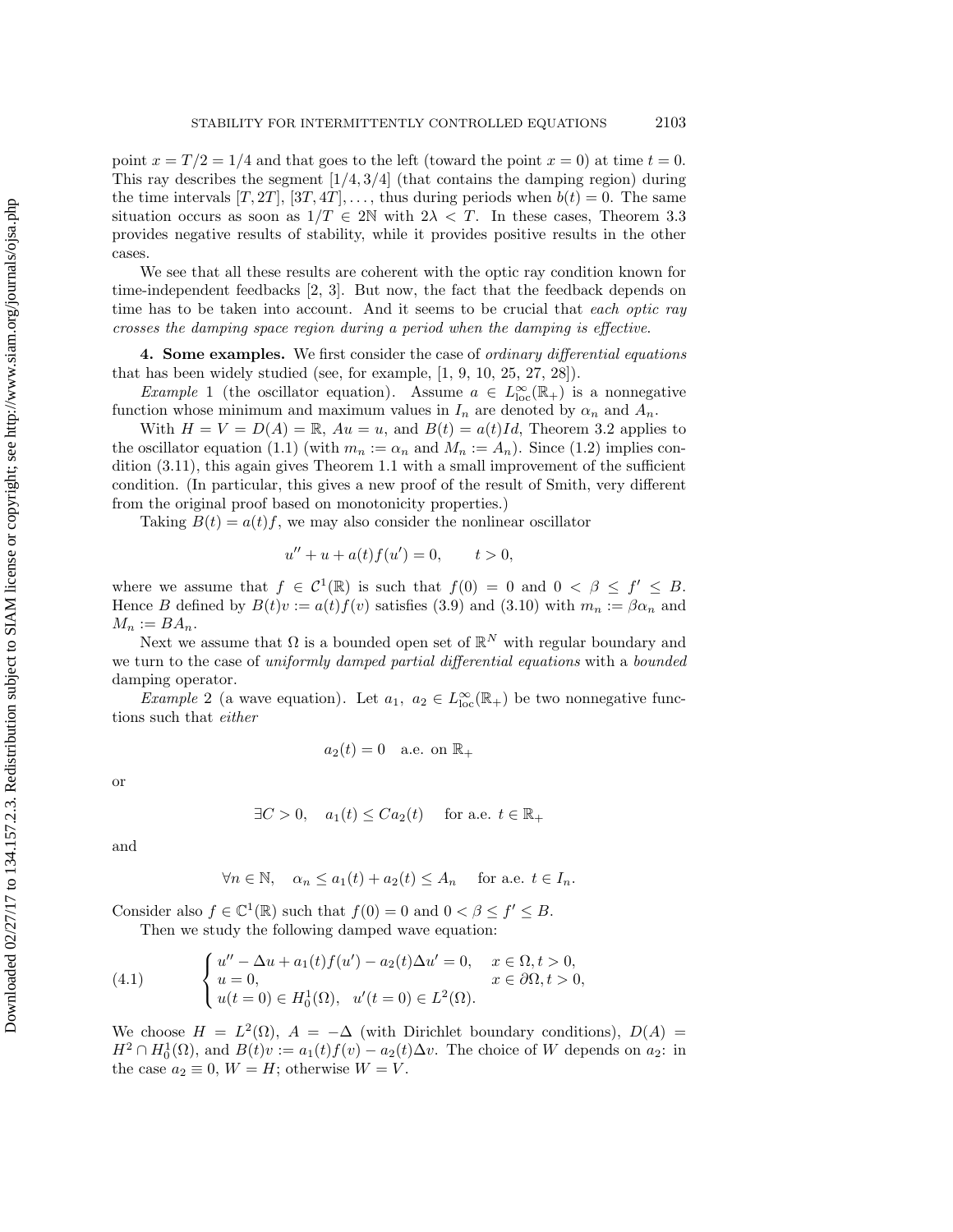Consider  $J = (0, T)$  with  $T > 0$  and let us verify that the assumptions of Theorem 2.1 are satisfied. First (2.1) and (2.2) clearly hold. Then we write, for  $w, z \in W$ ,

$$
\langle B(t)w - B(t)z, w - z \rangle_{W',W} = a_1(t) \int_{\Omega} (f(w) - f(z))(w - z) dx
$$

$$
+ a_2(t) \int_{\Omega} |\nabla(w - z)|^2 dx \ge 0,
$$

which gives (2.3). On the other hand, for  $w \in W$ , we have

$$
\langle B(t)w, w \rangle_{W',W} = a_1(t) \int_{\Omega} f(w)w \, dx + a_2(t) \int_{\Omega} |\nabla w|^2 \, dx
$$
  

$$
\ge a_1(t)\beta \|w\|_H^2 + a_2(t) \|w\|_V^2.
$$

If  $a_2 \equiv 0$ , then  $W = H$  and we choose  $b(t) = \sqrt{\beta a_1(t)}$ . In the other case,  $W = V$  and we choose  $b(t) = \sqrt{a_2(t)}$ . Thus (2.4) is also satisfied. Finally, we write, for  $w, z \in W$ ,

$$
||B(t)w - B(t)z||2W' \le 2a1(t)2 ||f(w) - f(z)||2W' + 2a2(t)2 ||\Delta w - \Delta z||2W' \le 2a1(t)2 B2 ||w - z||2H + 2a2(t)2 ||\Delta w - \Delta z||2W'.
$$

In the case  $a_2 \equiv 0$ , we deduce

$$
||B(t)w - B(t)z||_H^2 \le 2a_1(t)^2 B^2 ||w - z||_H^2 \le 2\frac{B^2}{\beta^2} b(t)^4 ||w - z||_H^2.
$$

In the case  $a_2 \not\equiv 0$ , we deduce

$$
||B(t)w - B(t)z||_{H^{-1}(\Omega)}^2 \le 2[B^2 C^2 a_2(t)^2 ||w - z||_{L^2(\Omega)}^2 + a_2(t)^2 ||w - z||_{H_0^1(\Omega)}^2]
$$
  

$$
\le Kb^4(t) ||w - z||_{H_0^1(\Omega)}^2,
$$

where  $K > 0$  is a constant. Thus (2.5) proved in both cases. Hence Theorem 2.1 insures the well-posedness of  $(2.6)$ – $(2.7)$ .

For the study of asymptotic stability, we verify that (3.9) and (3.10) are satisfied. *First case:*  $a_2 \equiv 0 \ (W = H)$ . We write for all  $n \geq 0, t \in I_n, v \in W$ ,

$$
(B(t)v, v)_H = a_1(t) \int_{\Omega} f(v)v \, dx \ge \alpha_n \beta ||v||_H^2,
$$

and

$$
||B(t)v||_H^2 = a_1(t)^2 \int_{\Omega} f(v)^2 dx
$$
  
 
$$
\leq A_n B a_1(t) \int_{\Omega} f(v)v dx = A_n B(B(t)v, v)_H.
$$

Thus (3.9) and (3.10) are satisfied for  $m_n := \beta \alpha_n$  and  $M_n := BA_n$ . Second case:  $a_2 \neq 0$  ( $W = V = H_0^1(\Omega)$ ). We write for all  $n \geq 0$ ,  $t \in I_n$ ,  $v \in W$ ,

$$
\langle B(t)v, v \rangle_{V', V} \ge a_2(t) \|w\|_V^2 \ge \alpha_n \|w\|_V^2,
$$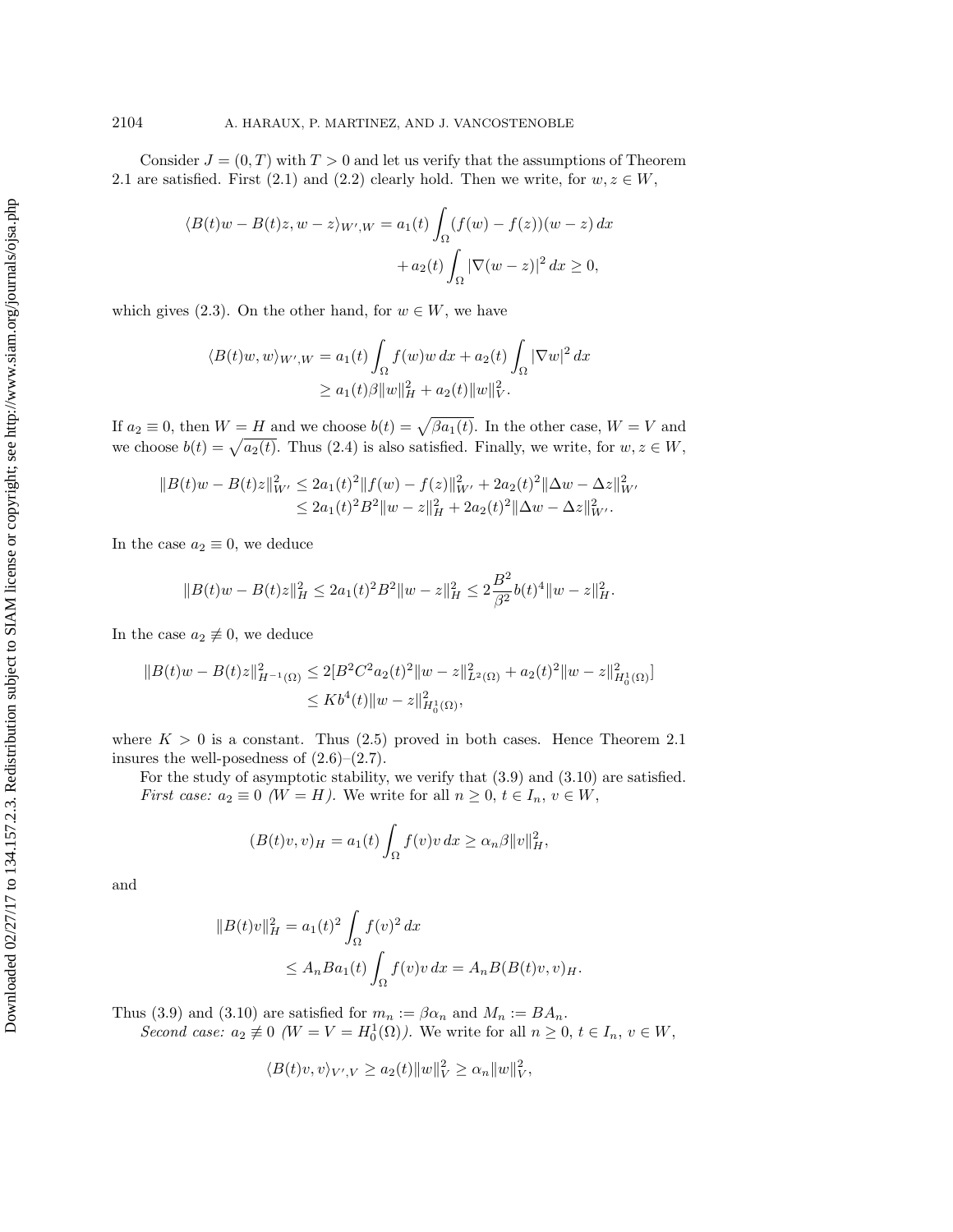and

$$
||B(t)v||_{H^{-1}(\Omega)}^2 = ||a_1(t)f(v) - a_2(t)\Delta v||_{H^{-1}(\Omega)}^2
$$
  
\n
$$
\leq 2a_1(t)^2 \int_{\Omega} f(v)^2 dx + 2a_2(t)^2 ||\Delta v||_{H^{-1}(\Omega)}^2
$$
  
\n
$$
\leq 2Ca_2(t)a_1(t)B \int_{\Omega} f(v)v dx + 2a_2(t)^2 \int_{\Omega} \nabla v^2 dx
$$
  
\n
$$
\leq 2(BC + 1)a_2(t) \left(a_1(t) \int_{\Omega} f(v)v dx + a_2(t) \int_{\Omega} \nabla v^2 dx\right)
$$
  
\n
$$
\leq 2(BC + 1)A_n \langle B(t)v, v \rangle_{H^{-1}(\Omega), H_0^1(\Omega)}.
$$

Thus (3.9) and (3.10) are satisfied for  $m_n := \alpha_n$  and  $M_n := 2(BC + 1)A_n$ .

Applying Theorem 3.2, we deduce that (3.11) is a sufficient condition of asymptotic stability for (2.6).

Note that we may also consider the more general case

$$
B(t)v := a_1(t)f(v) + a_2(t)(-\Delta)^{1/2}g((-\Delta)^{1/2}v).
$$

Note also that in the particular case of a linear bounded damping  $B(t)v := a(t)v$ , this completes the work done in [21], where we studied the case of a locally damped wave equation with a periodic on/off damping.

*Example* 3 (some plate equations). In the same spirit, taking  $H = L^2(\Omega)$ ,  $A =$  $\Delta^2$ ,  $V = H_0^2(\Omega) = \{v \in H^2(\Omega) \mid v = 0 \text{ and } \frac{\partial v}{\partial \nu} = 0 \text{ on } \partial\Omega\}$  and  $D(A) = H^4 \cap H_0^2(\Omega)$ , we may consider the following damped plate equation:

$$
(4.2) \quad\n\begin{cases}\nu'' + \Delta^2 u + a_1(t)f(u') - a_2(t)\Delta u' + a_3(t)\Delta g(\Delta u') = 0, & x \in \Omega, t > 0, \\
u = 0, & \frac{\partial u}{\partial \nu} = 0, & x \in \partial\Omega, t > 0, \\
u(t = 0) = u_0 \in H_0^2(\Omega), & u'(t = 0) = u_1 \in L^2(\Omega).\n\end{cases}
$$

Here the damping operator is defined by

$$
B(t)v := a_1(t)f(v) - a_2(t)\Delta v + a_3(t)\Delta g(\Delta v),
$$

and the choice of W depends on the assumptions on the functions  $a_i$ . There are 3 cases :  $W = H$ ,  $W = H_0^1(\Omega)$  and  $W = V$ . For the applications of Theorems 2.1 and 3.2, we leave the details to the reader.

**5. Another result: The case of a positive-negative damping.** In this part, we study the case of a "positive-negative" damping. We assume that  $H, D(A)$ , and V are defined as in section 2 and that A still satisfies assumption (2.1) with  $W = H$ . And we consider a time-dependent operator B such that  $B \in L^{\infty}_{loc}(\mathbb{R}_{+}, Lip(H))$ . (Note that we only consider the case of a bounded operator  $B$ , so we assume in this part that  $W = H.$ )

Now we assume that B is a "positive-negative" feedback: let  $(t_n)_{n\in\mathbb{N}}$  be a strictly increasing sequence of  $\mathbb{R}^+$  such that  $t_n \to +\infty$  as  $n \to +\infty$ . For all  $n \in \mathbb{N}$ , we define  $I_{2n} := (t_{2n}, t_{2n+1})$  and  $I_{2n+1} := (t_{2n+1}, t_{2n+2})$ , and we assume that B is positive on  $I_{2n}$  and negative on  $I_{2n+1}$ . Hence the energy decays on the time intervals  $I_{2n}$  and increases on the time intervals  $I_{2n+1}$ .

We also assume that, for all  $n \in \mathbb{N}$ , there exist three positive constants  $m_{2n}$ ,  $M_{2n}$ ,  $M_{2n+1}$  such that

(5.1) 
$$
\forall t \in I_{2n}, \ \forall v \in H, \ (B(t)v, v)_H \geq m_{2n} ||v||_H^2,
$$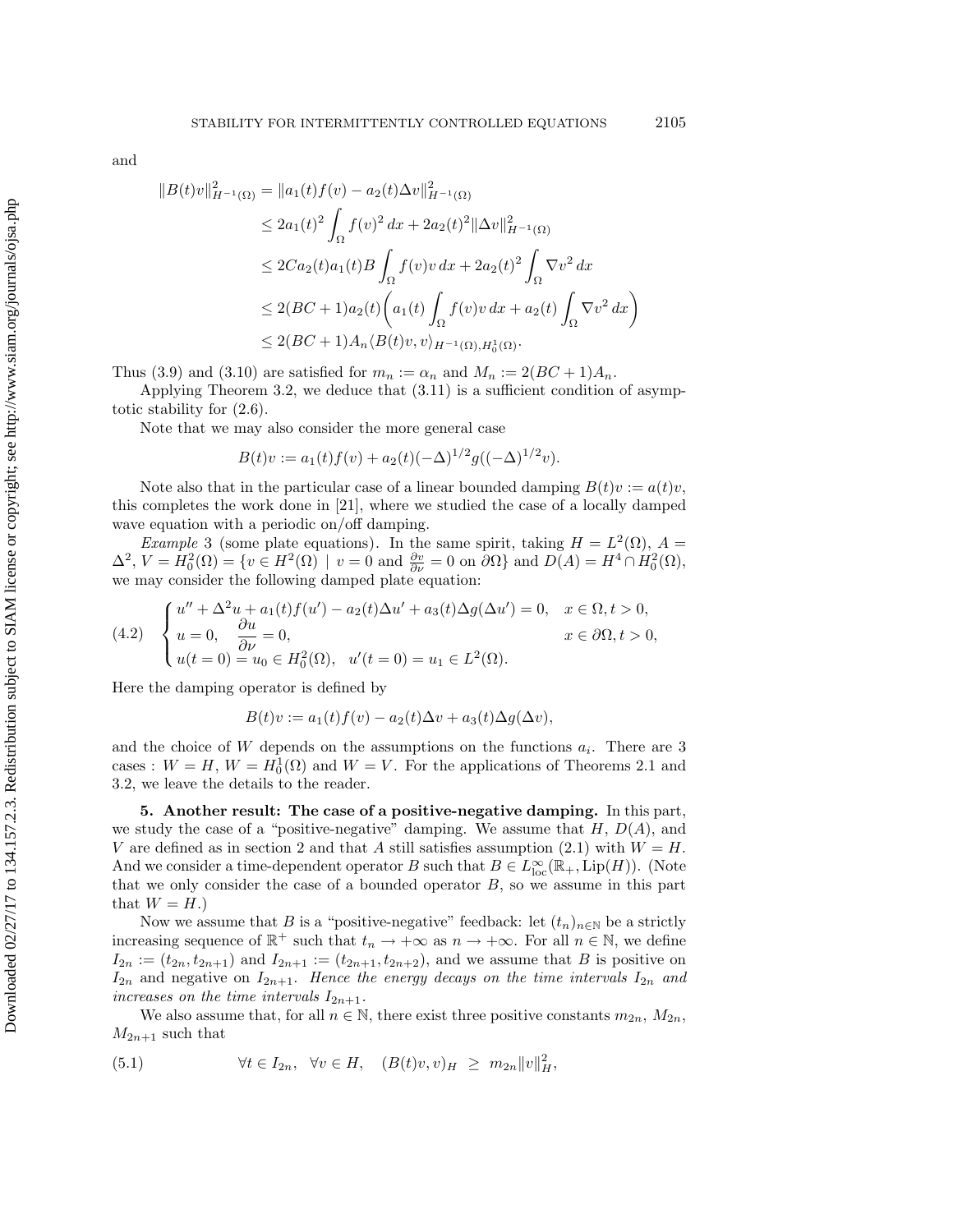2106 A. HARAUX, P. MARTINEZ, AND J. VANCOSTENOBLE

(5.2) 
$$
\forall t \in I_{2n}, \quad \forall v \in H, \quad ||B(t)v||_H^2 \leq M_{2n}(B(t)v, v)_H,
$$

(5.3) 
$$
\forall t \in I_{2n+1}, \ \forall v \in H, \ -M_{2n+1} ||v||_H^2 \leq (B(t)v, v)_H \leq 0.
$$

Note that the well-posedness of  $(2.6)$ – $(2.7)$  is classical (using standard arguments on Lipschitz perturbations of contraction semigroups).

Then, from Theorem 3.2, we deduce the following sufficient condition of asymptotic stability.

THEOREM 5.1. Assume  $(2.1)$ ,  $(5.1)$ ,  $(5.2)$ ,  $(5.3)$ . Assume that the following condition holds:

$$
\begin{cases}\sum_{p=0}^{+\infty}M_{2p+1}T_{2p+1}<\infty,\\ \sum_{p=0}^{+\infty}m_{2p}T_{2p}\delta_{2p}^2=+\infty,\end{cases}
$$

where  $T_p$  denotes the length of  $I_p$  and  $\delta_p = \min(T_p, (1 + M_p)^{-1})$ . Then equation  $(2.6)-(2.7)$  is asymptotically stable; i.e., for all  $(u_0, u_1) \in V \times H$ , the solution u of  $(2.6)-(2.7)$  satisfies  $E_u(t) \to 0$  as  $t \to \infty$ .

Remark. This gives a result of stability in the case of a globally distributed timedependent feedback of indefinite sign. This completes [21], where we studied the wave equation damped by a time-dependent boundary feedback of indefinite sign. See also [4, 6] for results in the case of space-dependent feedback of indefinite sign.

*Proof of Theorem* 5.1. For all  $n \in \mathbb{N}$ , applying Theorem 3.1 on the time intervals  $I_{2n}$ , we obtain

$$
E(t_{2n+1}) \leq \frac{1}{1 + c \frac{m_{2n}}{T_{2n}^{-3} + T_{2n}^{-1} + M_{2n} m_{2n} T_{2n}^{-1}}} E(t_{2n}).
$$

On the other hand, on the time intervals  $I_{2n+1}$ , we can write

$$
0 \le E'(t) = -\langle B(t)u', u' \rangle_{W',W} \le M_{2n+1} ||u'(t)||_H^2 \le 2M_{2n+1}E(t).
$$

Thus

$$
E(t_{2n+2}) \le E(t_{2n+1})e^{2M_{2n+1}T_{2n+1}}.
$$

Hence

$$
E(t_{2n+2}) \leq \left(\prod_{p=0}^{n} e^{2M_{2p+1}T_{2p+1}} \frac{1}{1 + c \frac{m_{2p}}{T_{2p}^{-3} + T_{2p}^{-1} + M_{2p}m_{2p}T_{2p}^{-1}}}\right) E(0).
$$

In particular, we deduce a condition of asymptotic stability:

$$
\sum_{p=0}^{+\infty} \left( 2M_{2p+1}T_{2p+1} - \ln\left(1 + c\frac{m_{2p}}{T_{2p}^{-3} + T_{2p}^{-1} + M_{2p}m_{2p}T_{2p}^{-1}}\right) \right) = -\infty.
$$

For example, we may assume

$$
\begin{cases}\sum_{p=0}^{+\infty}M_{2p+1}T_{2p+1}<\infty,\\ \sum_{p=0}^{+\infty}m_{2p}T_{2p}\delta_{2p}^2=+\infty,\end{cases}
$$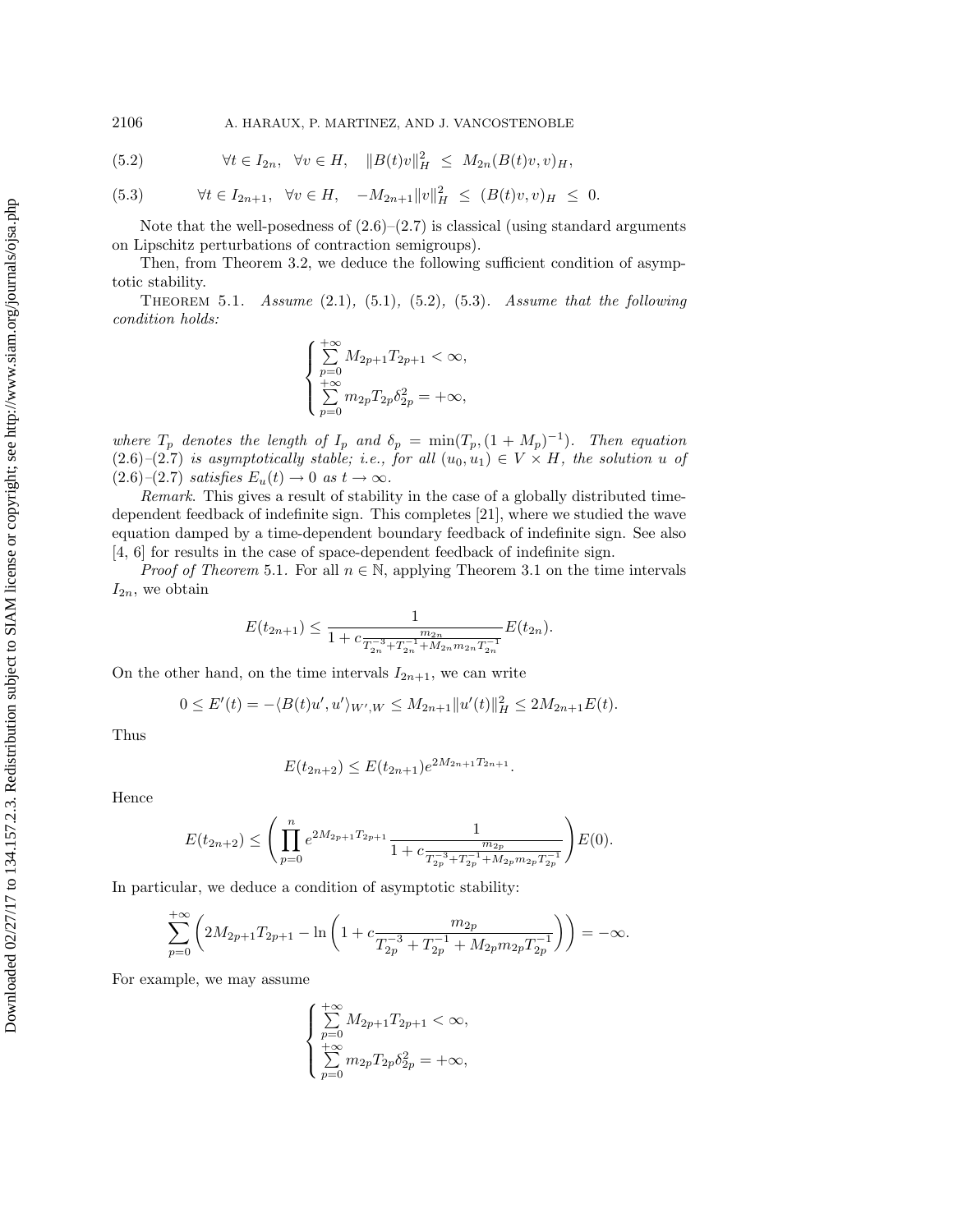$$
\begin{cases} \sum_{p=0} m_{2p} T_{2p} \delta_{2p}^2 = +\infty, \\ M_{2p+1} T_{2p+1} = o(\ln(1 + m_{2p} T_{2p} \delta_{2p}^2)). \end{cases} \square
$$

## **REFERENCES**

- [1] Z. ARTSTEIN AND E. F. INFANTE, On the asymptotic stability of oscillators with unbounded damping, Quart. Appl. Math., 34 (1976), pp. 195–199.
- [2] C. Bardos, G. Lebeau, and J. Rauch, Sharp sufficient conditions for the observation, control, and stabilization of waves from the boundary, SIAM J. Control Optim., 30 (1992), pp. 1024– 1065.
- [3] C. Bardos, G. Lebeau, and J. Rauch, Un exemple d'utilisation des notions de propagation pour le contrôle et la stabilisation de problèmes hyperboliques, Nonlinear Hyperbolic Equations in Applied Sciences, Rend. Sem. Mat. Univ. Politec. Torino 1988, Special Issue (1989) 11–31.
- [4] A. BENADDI AND B. RAO, *Energy decay rate of wave equations with indefinite damping*, J. Differential Equations, 161 (2000), pp. 337–357.
- [5] H. BREZIS, Équations et inéquations non linéaires dans les espaces vectoriels en dualité, Extraits des annales de l'Institut Fourier de l'Université de Grenoble, Tome XVIII, Fascicule 1, 1968.
- [6] P. Freitas and E. Zuazua, Stability results for the wave equation with indefinite damping, J. Differential Equations, 132 (1996), pp. 338–352.
- [7] A. HARAUX, On a completion problem in the theory of distributed control of wave equations, in Nonlinear Partial Differential Equations and Their Applications, College de France Seminar 1886, H. Brezis and J. L. Lions, eds., Res. Notes Math. 220, Pitman, Boston, 1991, pp. 241– 271.
- [8] A. Haraux, Nonlinear Evolution Equations—Global Behavior of Solutions, Lecture Notes in Math., 841, Springer-Verlag, Berlin, New York, 1981.
- [9] L. Hatvani, On the stability of the zero solution of second order nonlinear differential equations, Acta Sci. Math., 32 (1971), pp. 1–9.
- [10] L. HATVANI AND V. TOTIK, Asymptotic stability of the equilibrium of the damped oscillator, Differential Integral Equation, 6 (1993), pp. 835-848.
- V. KOMORNIK AND E. ZUAZUA, A direct method for boundary stabilization of the wave equation J. Math. Pures Appl., 69 (1990), pp. 33–54.
- [12] V. KOMORNIK, Exact Controllability and Stabilization. The Multiplier Method, John Wiley, Chichester, Masson, Paris, 1994.
- [13] V. KOMORNIK AND S. KOUÉMOU-PATCHEU, Well-posedness and decay estimates for a Petrovsky system with internal damping, Adv. Math. Sci. Appl., 7 (1997), pp. 245–260.
- [14] S. KOUÉMOU-PATCHEU, Stabilisation interne de certains systèmes distribués semi-linéaires, Ph.D. thesis, University of Strasbourg, Strasbourg, France, 1995.
- [15] J. LAGNESE, Decay of solutions of wave equations in a bounded region with boundary dissipation, J. Differential Equations, 50 (1983), pp. 163–182.
- [16] J. E. LAGNESE, Note on boundary stabilization of wave equations, SIAM J. Control Optim., 26 (1988), pp. 1250–1256.
- [17] I. Lasiecka and R. Triggiani, Uniform exponential decay in a bounded region with  $L_2(0,T;L_2(\Sigma))$ -feedback control in the Dirichlet boundary condition, J. Differential Equations, 66 (1987), pp. 340–390.
- [18] I. LASIECKA AND R. TRIGGIANI, Uniform stabilization of the wave equation with Dirichlet or Neumann feedback control without geometrical conditions, Appl. Math. Optim., 25 (1992), pp. 189–224.
- [19] J. L. Lions, Exact controllability, stabilization and perturbations for distributed systems, SIAM Rev., 30 (1988), pp. 1–68.
- [20] P. Martinez, Precise decay rate estimates for time-dependent dissipative systems, Israel J. Math., 119 (2000), pp. 291–324.
- [21] P. MARTINEZ AND J. VANCOSTENOBLE, Stabilization of the wave equation by on/off and positivenegative feedbacks, ESAIM Control Optim. Calc. Var., 7 (2002), pp. 335–377
- [22] M. Nakao, On the time decay of solutions of the wave equation with a local time-dependent nonlinear dissipation, Adv. Math. Sci. Appl., 7 (1997), pp. 317–331.